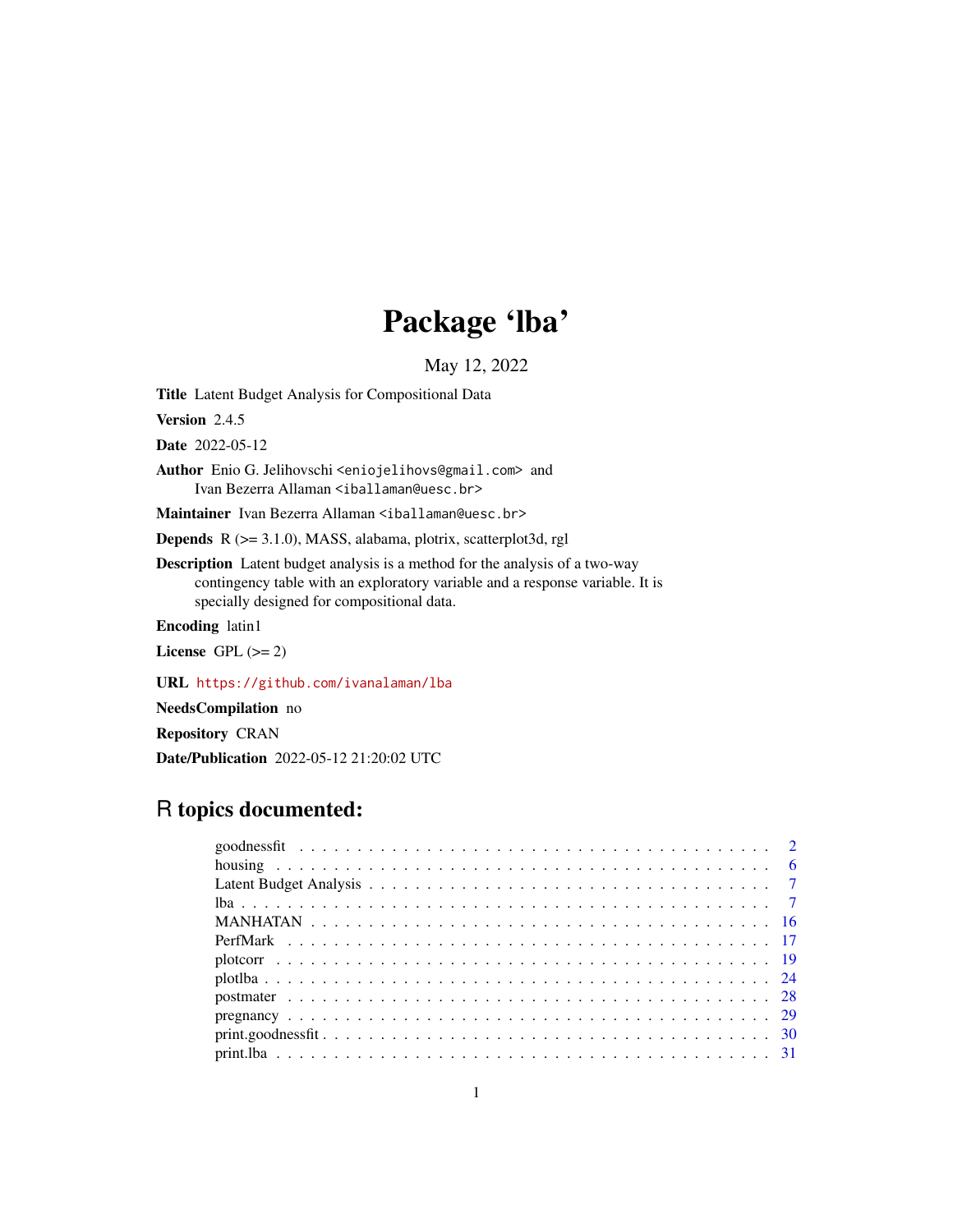# <span id="page-1-0"></span>2 goodnessfit

<span id="page-1-1"></span>goodnessfit *Goodness of Fit results for Latent Budget Analysis*

# Description

The goodness of fit results assesses how well the model fits the data. It consists of measures of the resemblance between the observed and the expected data, and the parsimony of the model.

# Usage

```
goodnessfit(object,...)
## S3 methods
## Default S3 method:
goodnessfit(object, ...)
## S3 method for class 'lba.ls'
goodnessfit(object, ...)
## S3 method for class 'lba.ls.fe'
goodnessfit(object, ...)
## S3 method for class 'lba.ls.logit'
goodnessfit(object, ...)
## S3 method for class 'lba.mle'
goodnessfit(object, ...)
## S3 method for class 'lba.mle.fe'
goodnessfit(object, ...)
## S3 method for class 'lba.mle.logit'
goodnessfit(object, ...)
```
# Arguments

| object   | An object of one of following classes: 1ba.1s, 1ba.1s, fe, 1ba.1s, logit, |  |  |
|----------|---------------------------------------------------------------------------|--|--|
|          | lba.mle.lba.mle.fe.lba.mle.logit                                          |  |  |
| $\cdots$ | Further arguments (required by generic).                                  |  |  |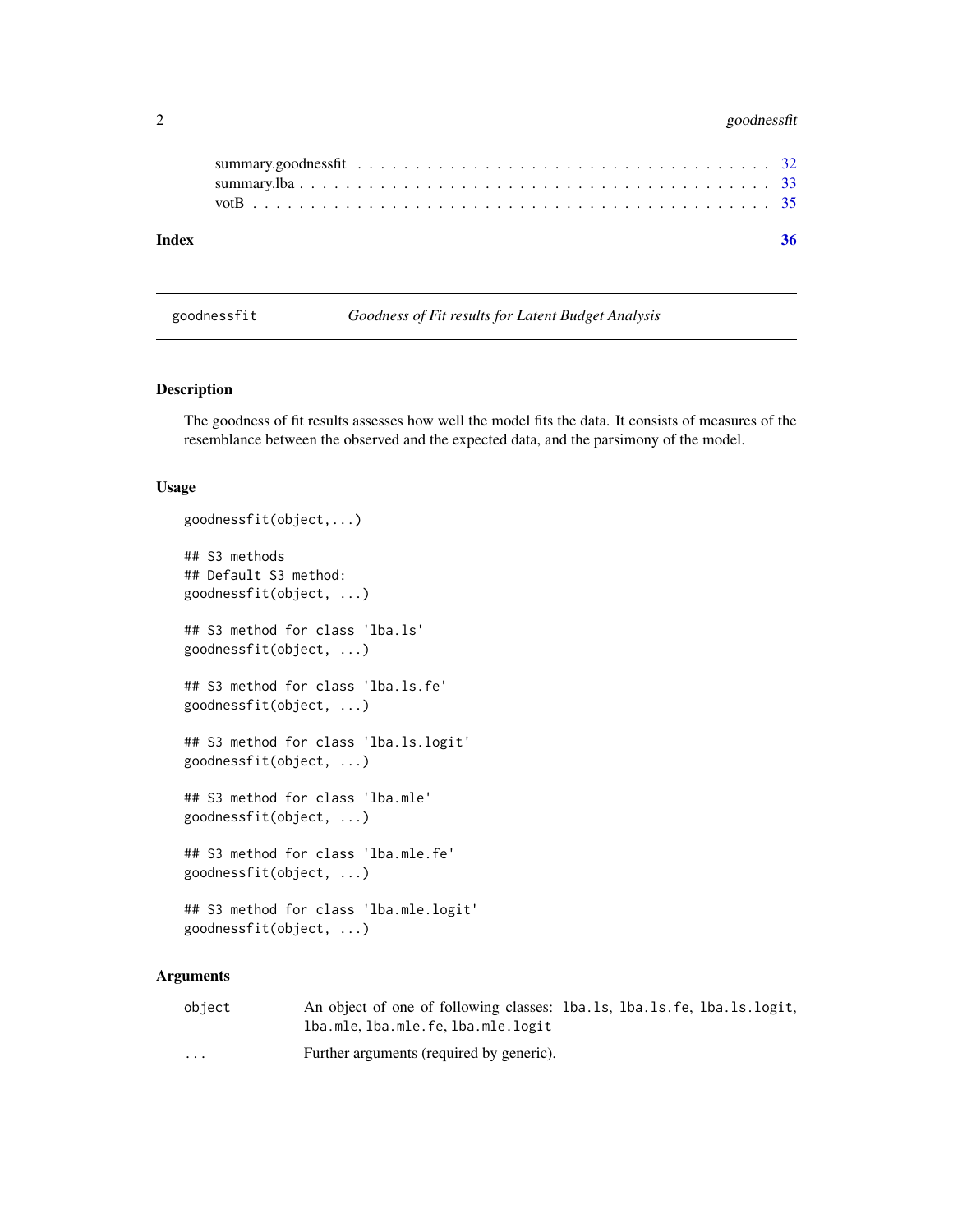# goodnessfit 3

# Value

The goodnessfit function of the method lba.mle, lba.mle.fe and lba.mle.logit returns a list with the slots:

| dfdb             | Degrees of freedom of the base model                                                    |
|------------------|-----------------------------------------------------------------------------------------|
| dfd              | Degrees of freedom of the full model                                                    |
| G <sub>2</sub> b | Likelihood ratio statistic of the base model                                            |
| G2               | Likelihood ratio statistic of the full model                                            |
| chi2b            | Chi-square statistic of the base model                                                  |
| chi2             | Chi-square statistic of the full model                                                  |
| proG1            | P-value of likelihood ratio statistic of the base model                                 |
| proG             | P-value of likelihood ratio statistic of the full model                                 |
| prochi1          | P-value of chi-square statistic of the base model                                       |
| prochi           | P-value of chi-square statistic of the full model                                       |
| AICb             | AIC criteria of the base model                                                          |
| AICC             | AIC criteria of the full model                                                          |
| <b>BICb</b>      | BIC criteria of the base model                                                          |
| <b>BICC</b>      | BIC criteria of the full model                                                          |
| CAICb            | CAIC criteria of the base model                                                         |
| CAIC             | CAIC criteria of the full model                                                         |
| delta1           | Normed fit index                                                                        |
| delta2           | Normed fit index modified                                                               |
| rho1             | Bollen index                                                                            |
| rho2             | Tucker-Lewis index                                                                      |
| RSS1             | Residual sum of square of the base model                                                |
| <b>RSS</b>       | Residual sum of square of the full model                                                |
| impRSS           | Improvement of RSS                                                                      |
| impPB            | Improvement per budget                                                                  |
| impDF            | Average improvement per degree of freedom                                               |
| D1               | Index of dissimilarity of the base model                                                |
| D                | Index of dissimilarity of the full model                                                |
| pccb             | Proportion of correctly classified data of the base model                               |
| рсс              | Proportion of correctly classified data of the full model                               |
| impD             | Improvement of proportion of correctly classified data                                  |
| impPCCB          | Improvement of Proportion of correctly classified data per budget                       |
| AimpPCCDF        | Average improvement of Proportion of correctly classified data per degree of<br>freedom |
| mad1             | Mean angular deviation of the base model                                                |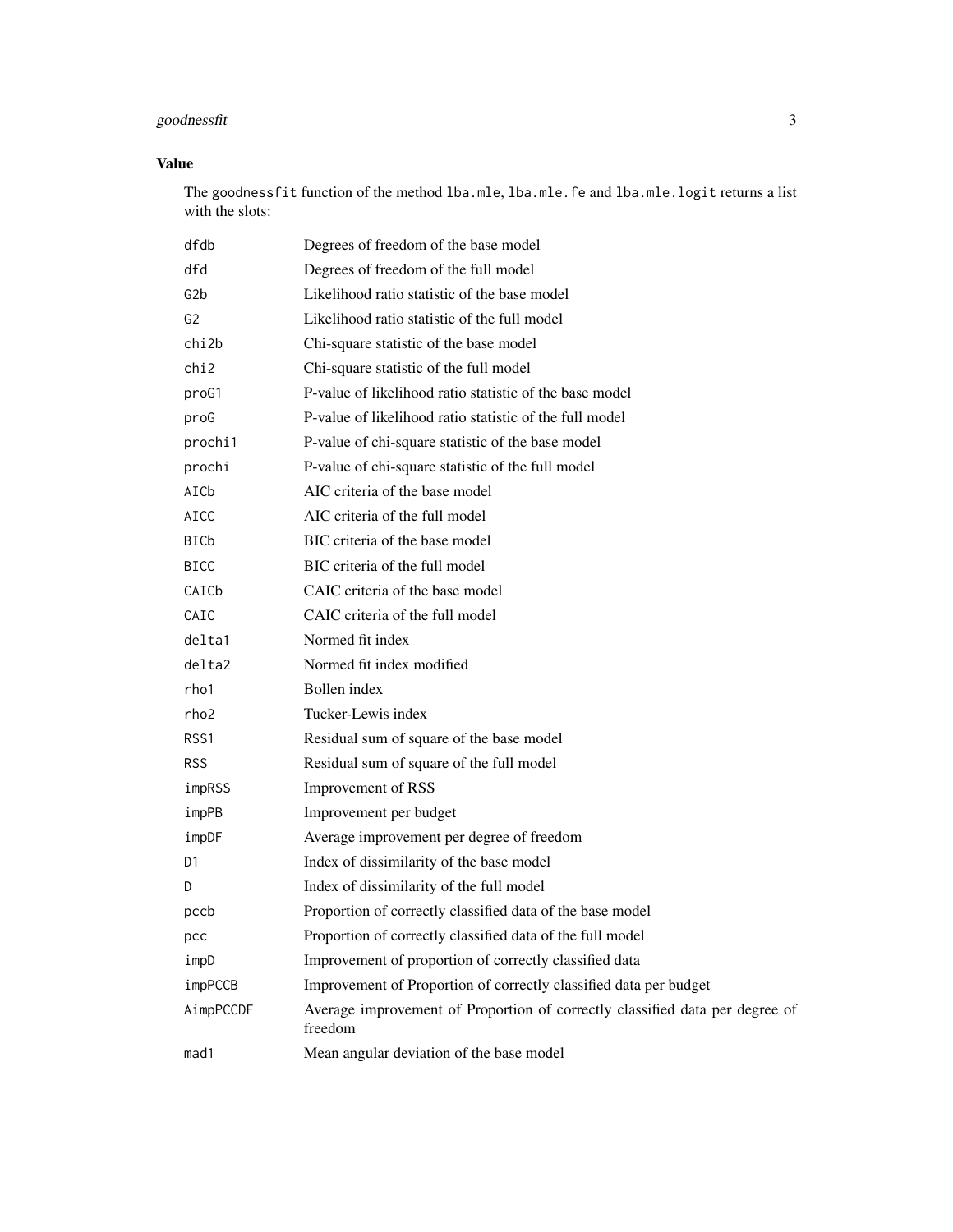<span id="page-3-0"></span>

| madk     | Mean angular deviation of the full model                         |
|----------|------------------------------------------------------------------|
| impMad   | Improvement mean angular deviation                               |
| impPBsat | Improvement mean angular deviation per budget                    |
| impDFsat | Average improvement mean angular deviation per degree of freedom |

The goodnessfit function of the method lba.ls, lba.ls.fe and lba.ls.logit returns a list with the slots:

| dfdb           | Degrees of freedom of the base model                                                    |
|----------------|-----------------------------------------------------------------------------------------|
| dfd            | Degrees of freedom of the full model                                                    |
| RSS1           | Residual sum of square of the base model                                                |
| <b>RSS</b>     | Residual sum of square of the full model                                                |
| impRSS         | Improvement of RSS                                                                      |
| impPB          | Improvement per budget                                                                  |
| impDF          | Average improvement per degree of freedom                                               |
| D <sub>1</sub> | Index of dissimilarity of the base model                                                |
| D              | Index of dissimilarity of the full model                                                |
| pccb           | Proportion of correctly classified data of the base model                               |
| pcc            | Proportion of correctly classified data of the full model                               |
| impD           | Improvement of proportion of correctly classified data                                  |
| impPCCB        | Improvement of Proportion of correctly classified data per budget                       |
| AimpPCCDF      | Average improvement of Proportion of correctly classified data per degree of<br>freedom |
| mad1           | Mean angular deviation of the base model                                                |
| madk           | Mean angular deviation of the full model                                                |
| impMad         | Improvement mean angular deviation                                                      |
| impPBsat       | Improvement mean angular deviation per budget                                           |
| impDFsat       | Average improvement mean angular deviation per degree of freedom                        |

# Note

For a detailed and complete discussion about goodness of fit results for latent budget analysis, see van der Ark 1999.

# References

Agresti, Alan. 2002. *Categorical Data Analysis, second edition*. Hoboken: John Wiley \& Sons. van der Ark, A. L. 1999. *Contributions to Latent Budget Analysis, a tool for the analysis of compositional data*. Ph.D. Thesis University of Utrecht.

# See Also

[summary.goodnessfit.lba.ls](#page-31-1), [summary.goodnessfit.lba.mle](#page-31-1),[lba](#page-6-1)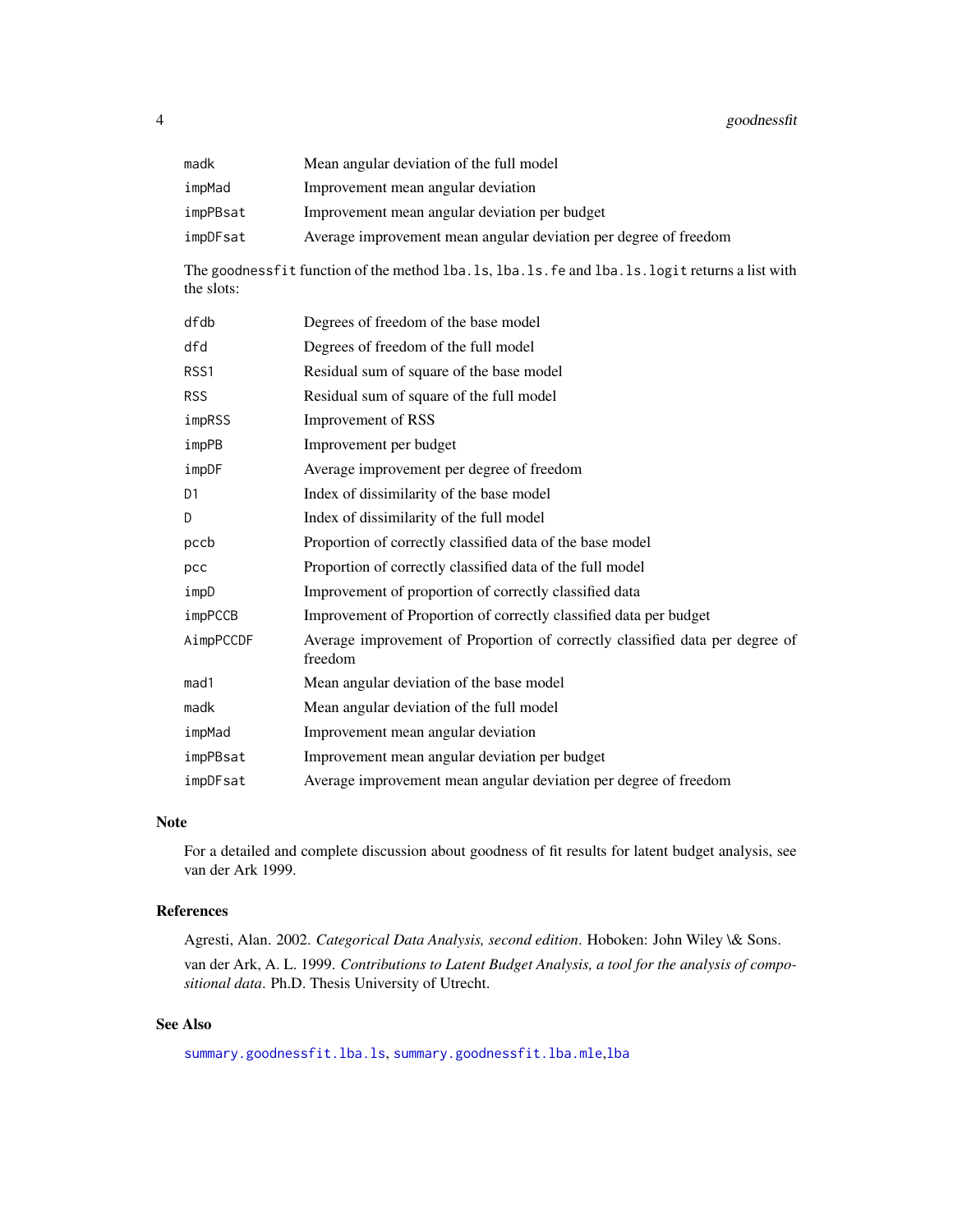# goodnessfit 5

# Examples

```
data('votB')
# Using LS method (default) without constraint
# K = 2
ex1 < - lba(parties ~ ~city,
           votB,
           K = 2gx1 <- goodnessfit(ex1)
gx1
# Using MLE method without constraint
# K = 2
exm \leq lba(parties \sim city,
           votB,
           K = 2,
           method='mle')
gxm <- goodnessfit(exm)
gxm
# Using LS method (default) with LOGIT constrain
data('housing')
# Make cross-table to matrix design.
tbh \le xtabs(value \sim Influence + Housing, housing)
Xis <- model.matrix(~ Housing*Influence,
                    tbh,
                    contrasts=list(Housing='contr.sum',
                                    Influence='contr.sum'))
tby \le xtabs(value \sim Satisfaction + Contact, housing)
Yis <- model.matrix(~ Satisfaction*Contact,
                    tby,
                    contrasts=list(Satisfaction='contr.sum',
                                   Contact='contr.sum'))[,-1]
S < -12T < -5tabs <- xtabs(value ~ interaction(Housing,
                                   Influence) + interaction(Satisfaction,
                                   Contact),
              housing)
## Not run:
ex2 < - lba(tabs,
           K = 2,logitA = Xis,
           logitB = Yis,
```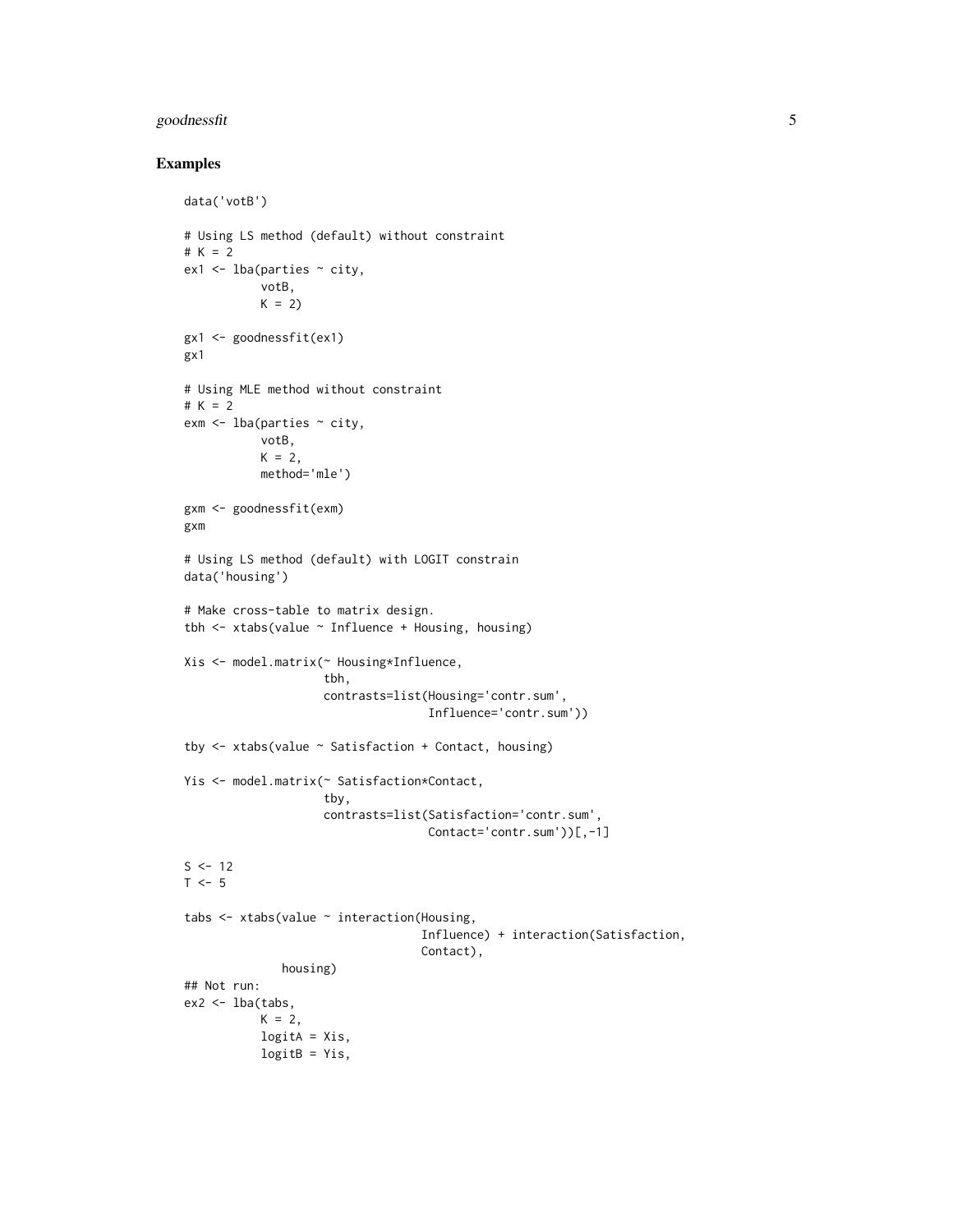6 housing the contract of the contract of the contract of the contract of the contract of the contract of the contract of the contract of the contract of the contract of the contract of the contract of the contract of the

```
S = S,
           T = T,
           trace.lba=FALSE)
gex2 <- goodnessfit(ex2)
gex2
## End(Not run)
```
housing *The Satisfaction with Housing Conditions Study*

# Description

The housing data frame has 72 rows and 5 columns. The observations were obtained from an investigation of Satisfaction with housing conditions carried out by the Danish Building Research Institute and the Danish Institute of Mental Health Research.

# Usage

data(housing)

#### Format

This data frame contains the following columns:

Housing A factor with levels: Apartment; Atrium; Terraced; Tower.

Influence A factor with levels: hi; low; med.

Contact A factor with levels: high; low.

Satisfaction A factor with levels: hi; low; med.

value The absolute frequencies of which factor.

# Source

Madsen, M. (1976) Statistical analysis of multiple contingency tables: Two examples. *Scandinavian Journal of Statistics* 3, 97–106.

# References

van der Ark, A. L. 1999. *Contributions to Latent Budget Analysis, a tool for the analysis of compositional data*. Ph.D. Thesis University of Utrecht.

<span id="page-5-0"></span>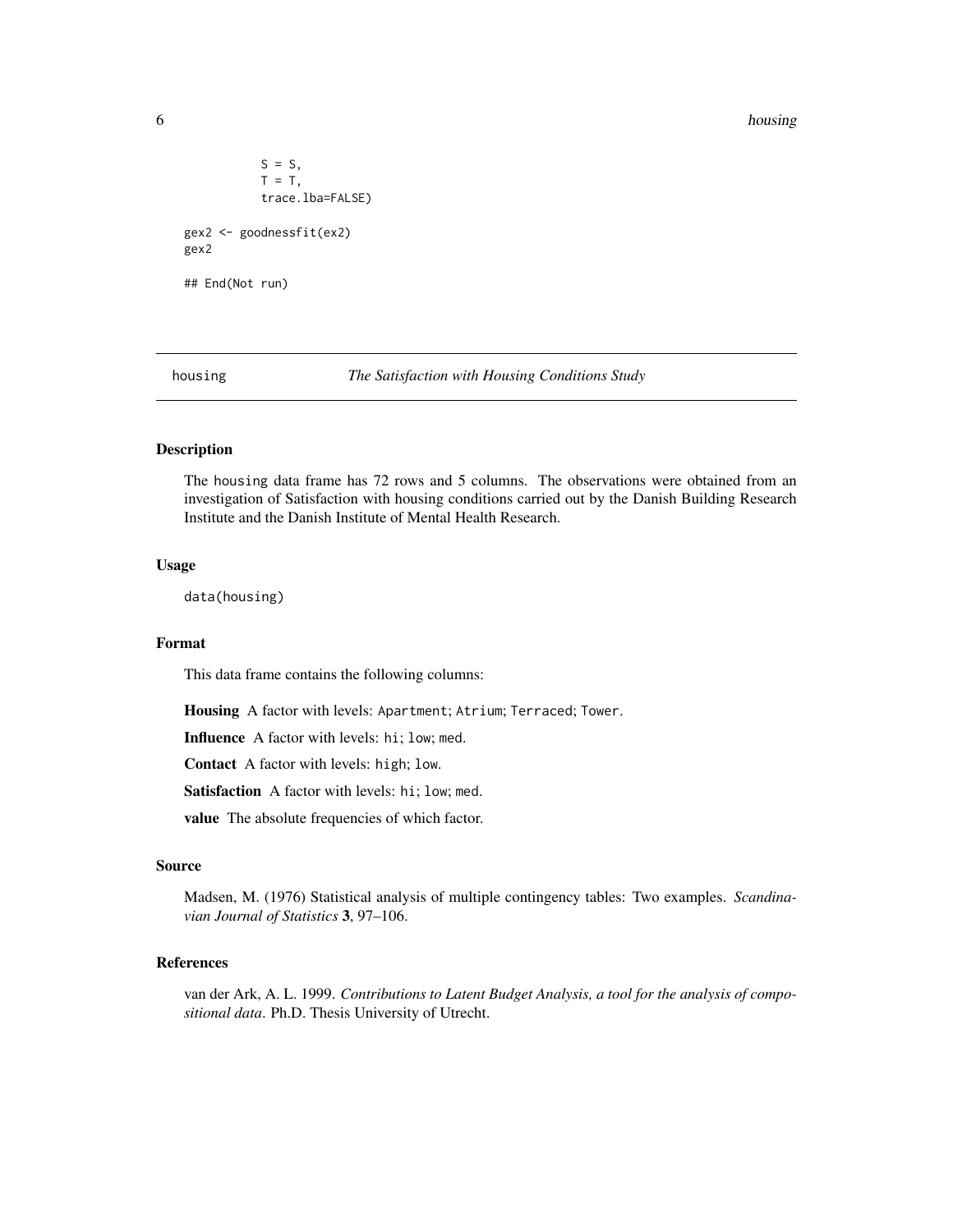<span id="page-6-0"></span>Latent Budget Analysis

*Latent Budget Analysis (LBA) for Compositional Data*

#### **Description**

Latent budget analysis (LBA) is a method for the analysis of contingency tables, from where the compositional data is derived. It is used to understand the relationship between the table rows and columns, where the rows denote the categories of the explanatory variable and the columns denote the categories of the response variable.

# Details

The row vectors of the compositional data are called observed budgets which are approximated by the expected budgets. The LBA allows us to find which categories of the response are related to different groups of the explanatory categories. If the table has a product multinomial distribution we can understand the latent budget model (LBM) as explaining the relationship between the explanatory and the response variables assuming that conditioned on the latent variable they are independent. In that sense, the latent budgets, which are categories of a latent variable, are hidden values which explain the relationship between the explanatory and response variables. LBA reduce the dimensionality of the original problem, thus making it easier to understand its hidden relations.

# Author(s)

Enio G. Jelihovschi <eniojelihovs@gmail.com> and Ivan Bezerra Allaman <ivanalaman@gmail.com>. We are grateful to José C. Faria, Andreas L. van der Ark and Fábio M. Correa for suggestions.

Maintainer: Enio G. Jelihovschi <eniojelihovs@gmail.com>

<span id="page-6-1"></span>lba *Latent Budget Analysis (LBA) for Compositional Data*

#### Description

Latent budget analysis (LBA) is a method for the analysis of contingency tables, from where the compositional data is derived. It is used to understand the relationship between the table rows and columns, where the rows denote the categories of the explanatory variable and the columns denote the categories of the response variable.

# Usage

 $lba(obj, \ldots)$ ## S3 method for class 'matrix' lba(obj,  $A = NULL,$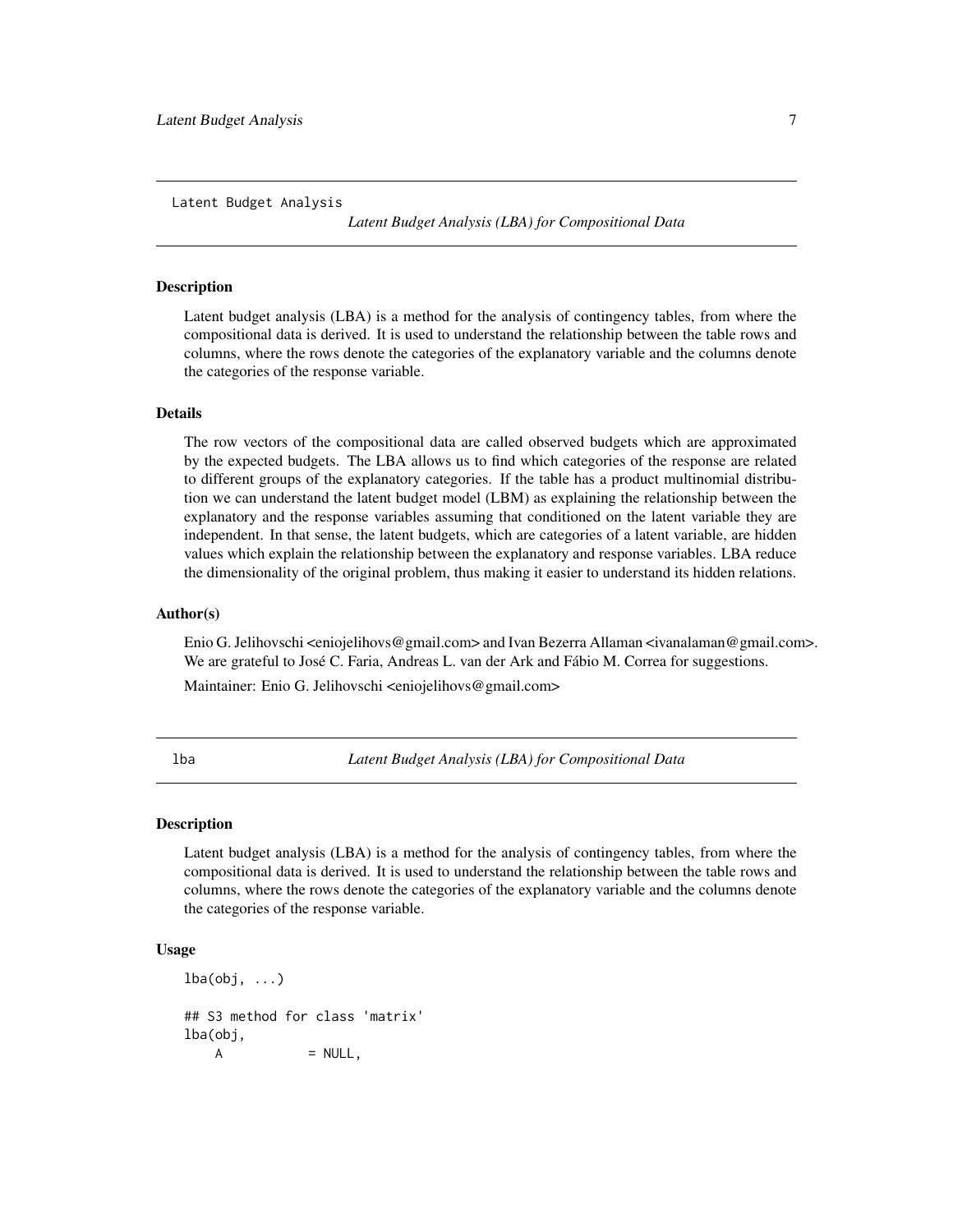```
B = NULL,K = 1L,
   cA = NULL,CB = NULL,logitA = NULL,
   logitB = NULL,
   \cos k = \text{NULL},
  psitk = NULL,S = NULL,T = NULL,row.weights = NULL,
  col.weights = NULL,
   tolG = 1e-10,tolA = 1e-05,
   tolB = 1e-05,
   itmax.unide = 1e3,
   itmax.ide = 1e3,trace.1ba = TRUE,toltype = "all",
  method = c("ls", "mle"),what = c("inner", "outer"), ...)## S3 method for class 'table'
lba(obj,
  A = NULL,B = NULL,K = 1L,
   cA = NULL,CB = NULL,logitA = NULL,
   logitB = NULL,
  omsk = NULL,psitk = NULL,S = NULL,<br>
T = NULL,= NULL,
   row.weights = NULL,
  col.weights = NULL,
   tolG = 1e-10,tolA = 1e-05,
   tolB = 1e-05,
   itmax.unide = 1e3,
   itmax.ide = 1e3,trace.1ba = TRUE,toltype = "all",
   method = c("ls", "mle"),what = c("inner", "outer"), ...)
```
## S3 method for class 'formula'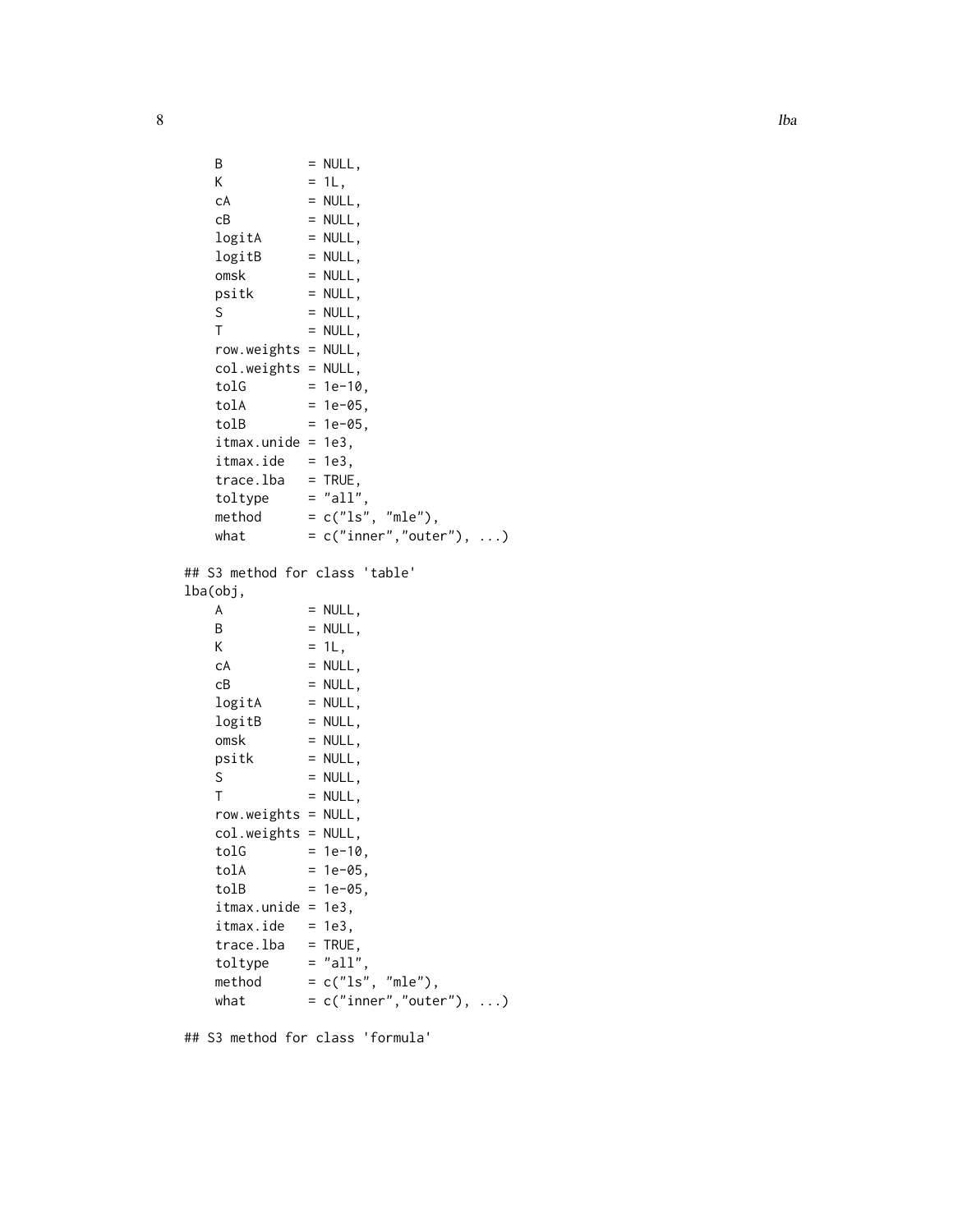lba

```
lba(formula, data,
   A = NULL,<br>B = NULL,
                = NULL,
   K = 1L,
   cA = NULL,<br>cB = NULL,
                = NULL,
   logitA = NULL,
   logitB = NULL,
   omsk = NULL,psitk = NULL,S = NULL,T = NULL,row.weights = NULL,
   col.weights = NULL,
    tolG = 1e-10,tolA = 1e-05,
    tolB = 1e-05,
    itmax.unide = 1e3,
   itmax.ide = 1e3,
    trace.1ba = TRUE,toltype = "all",
    method = c("ls", "mle"),what = c("inner", "outer"), ...)## S3 method for class 'ls'
lba(obj,
   \begin{matrix} \mathsf{A} & \mathsf{A} \end{matrix} \qquad \qquad \mathsf{A}B ,
   Krow.weights ,
   col.weights ,
   tolA
   tolB ,
    itmax.unide ,
    itmax.ide ,
    trace.lba ,
   what , ...)
## S3 method for class 'mle'
lba(obj,
   \begin{matrix} \mathsf{A} & \mathsf{A} \end{matrix} \qquad \qquad \mathsf{A}B ,
    K ,
   \ensuremath{\text{tol}}\xspacetolA
    tolB ,
    itmax.unide ,
    itmax.ide ,
```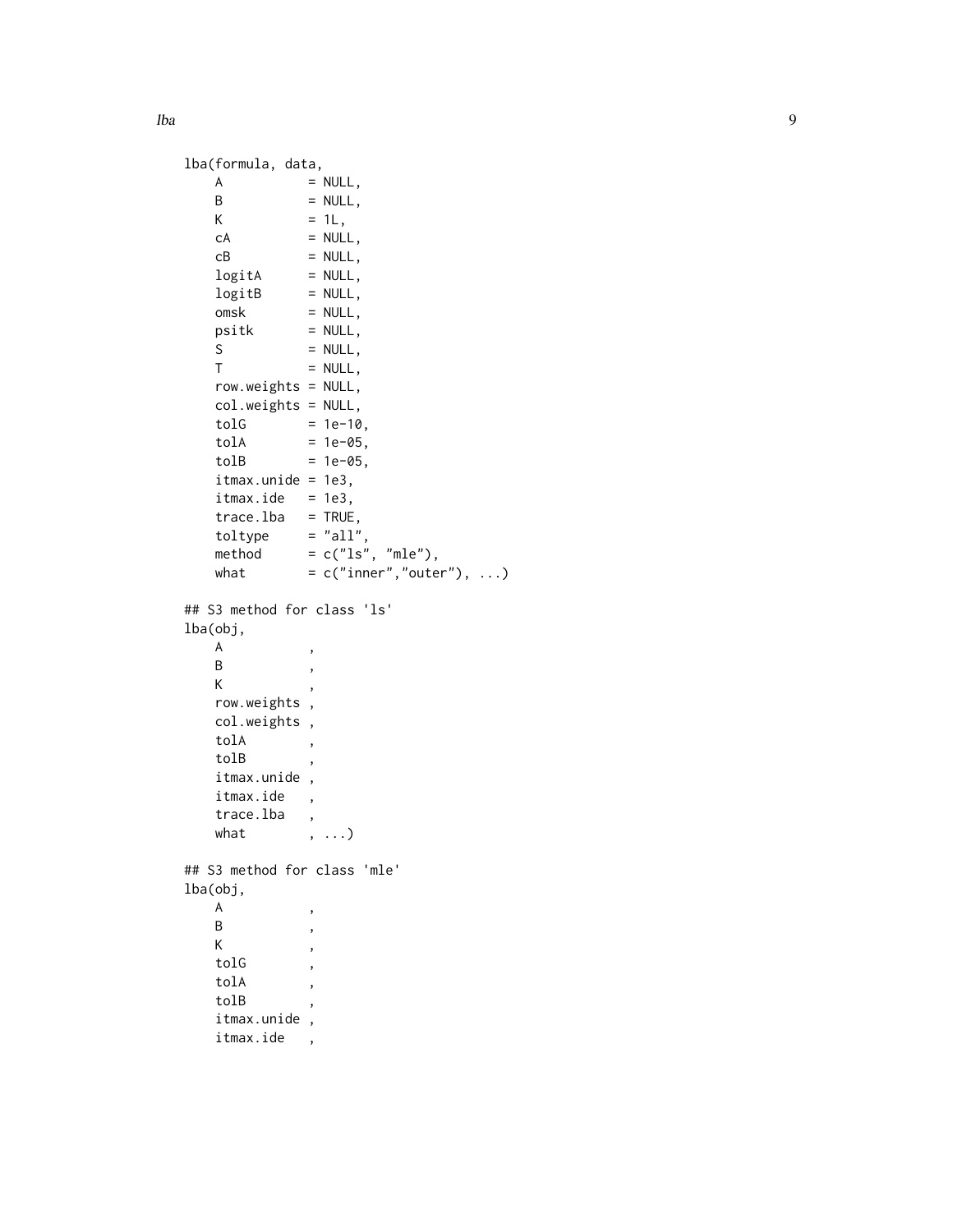```
trace.lba ,
    toltype ,
    what , ...)
## S3 method for class 'ls.fe'
lba(obj,
    \begin{matrix} \mathsf{A} & \mathsf{A} \end{matrix} \qquad \qquad \mathsf{A}B ,
    K,
    cA,
    {\tt cB}row.weights ,
    col.weights ,
    itmax.ide ,
    trace.lba , ...)
## S3 method for class 'mle.fe'
lba(obj,
    \begin{matrix} \mathsf{A} & \mathsf{A} \end{matrix}B ,
    K,
    cA ,
    cB ,
    tolG ,
    tolA ,
    tolB ,
    itmax.ide ,
    trace.lba ,
    toltype , ...)
## S3 method for class 'ls.logit'
lba(obj,
    \begin{matrix} \mathsf{A} & \mathsf{A} \end{matrix} \qquad \qquad \mathsf{A}B ,
    \mathsf{K}cA ,
    cB ,
    logitA
    logitB ,
    omskpsitk ,
    S ,
    Trow.weights ,
    col.weights ,
    itmax.ide ,
    trace.lba , ...)
```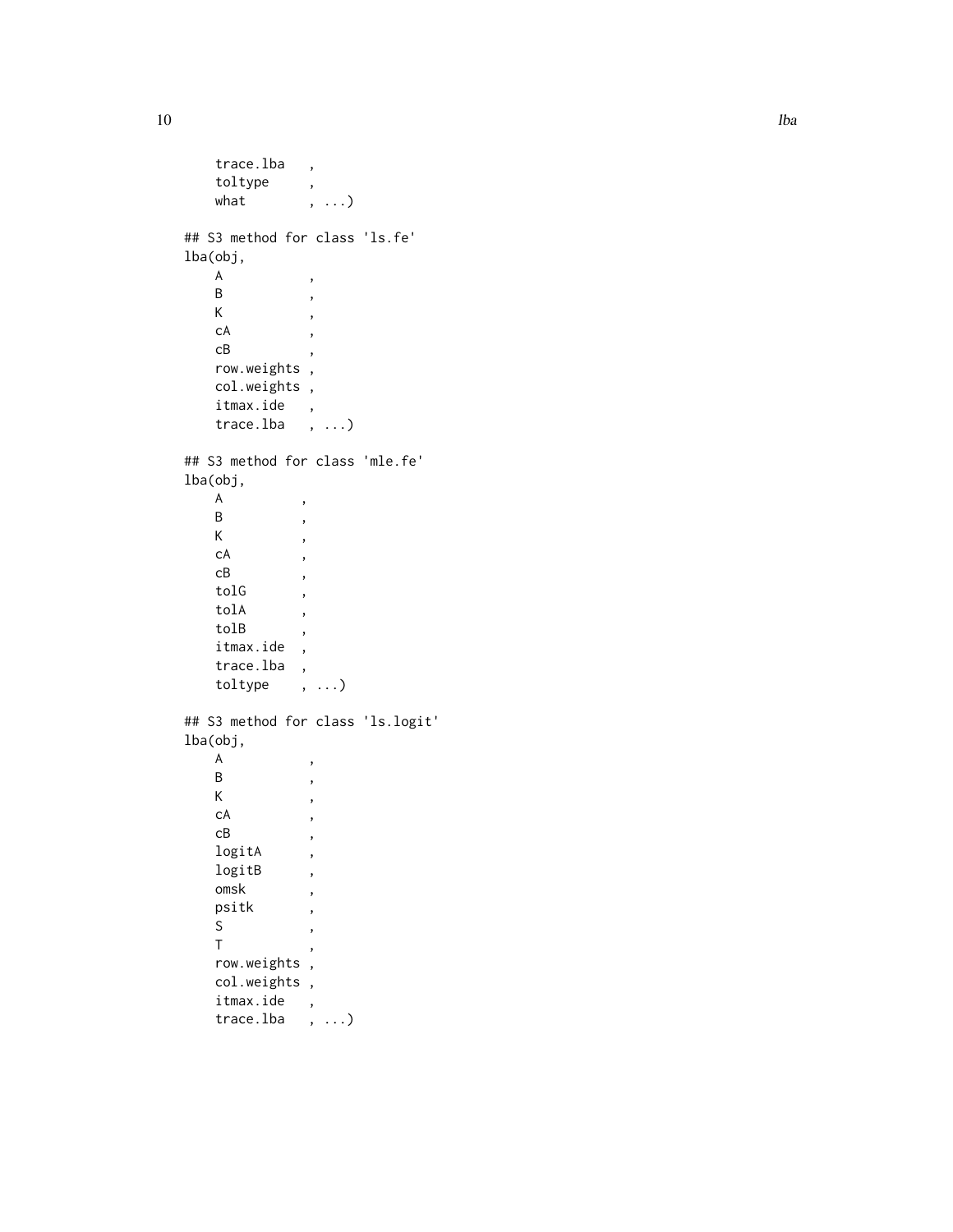```
## S3 method for class 'mle.logit'
lba(obj,
    \mathsf A ,
    B,
   B,<br>K,
   cA,
   cB ,
   logitA ,
   logitB,
   omsk ,
   psitk ,
   \begin{array}{ccc} S & & \quad , \\ T & & \quad , \end{array}T,
    itmax.ide ,
   trace.lba , ...)
```
# Arguments

| obj, formula | The function is generic, accepting some forms of the principal argument for<br>specifying a two-way frequency table. Currently accepted forms are matrix, data<br>frame (coerced to frequency tables), objects of class "xtabs" or "table" and<br>one-sided formulae of the form $Col1 + Col2 +  + Coln \sim Row1 + Row2 + $<br>+ Rown, where Rown and Coln are nth row (the mixing parameters) and column<br>variable (the latent components). |
|--------------|-------------------------------------------------------------------------------------------------------------------------------------------------------------------------------------------------------------------------------------------------------------------------------------------------------------------------------------------------------------------------------------------------------------------------------------------------|
| data         | A data frame containing variables in formula.                                                                                                                                                                                                                                                                                                                                                                                                   |
| A            | The starting value of a $(I \times K)$ matrix containing the mixing parameters, if given.<br>The default is NULL, producing random starting values.                                                                                                                                                                                                                                                                                             |
| B            | The starting value of $a$ ( $J \times K$ ) matrix containing the latent components, if given.<br>The default is NULL, producing random starting values.                                                                                                                                                                                                                                                                                         |
| К            | Integer giving the number of latent budgets chosen by the user. The default is 1.                                                                                                                                                                                                                                                                                                                                                               |
| сA           | The value of a $(I \times K)$ matrix containing the constraints on the mixing parame-<br>ters. Fixed constraints are the values themselves which are numbers in the $[0,1]$<br>interval. The optional equality constraints are indicated by an integer starting<br>from 2, such that parameters that must be equal have the same integer. The<br>default is NULL, indicating no constraints.                                                    |
| cВ           | The value of a $(J \times K)$ matrix containing the constraints on the latent compo-<br>nents. Fixed constraints are the values themselves which are numbers in the<br>[0,1] interval. The optional equality constraints are indicated by an integer start-<br>ing from 2, such that parameters that must be equal have the same integer. The<br>default is NULL, indicating no constraints.                                                    |
| logitA       | Design (IxS) matrix for row-covariates. The first column contains the one num-<br>ber, indicating a constant covariate. The entries may be continuous or dummy<br>coded values.                                                                                                                                                                                                                                                                 |
| logitB       | Design (JxT) matrix for column-covariates. The entries may be continuous or<br>dummy coded values.                                                                                                                                                                                                                                                                                                                                              |
| omsk         | A (SxK) matrix giving the starting values for the multinomial logit parameters<br>of the row covariates. The default is NULL, producing random starting values.                                                                                                                                                                                                                                                                                 |

lba chann ann an t-India. Tha ann an t-India ann an t-India ann an t-India ann an 11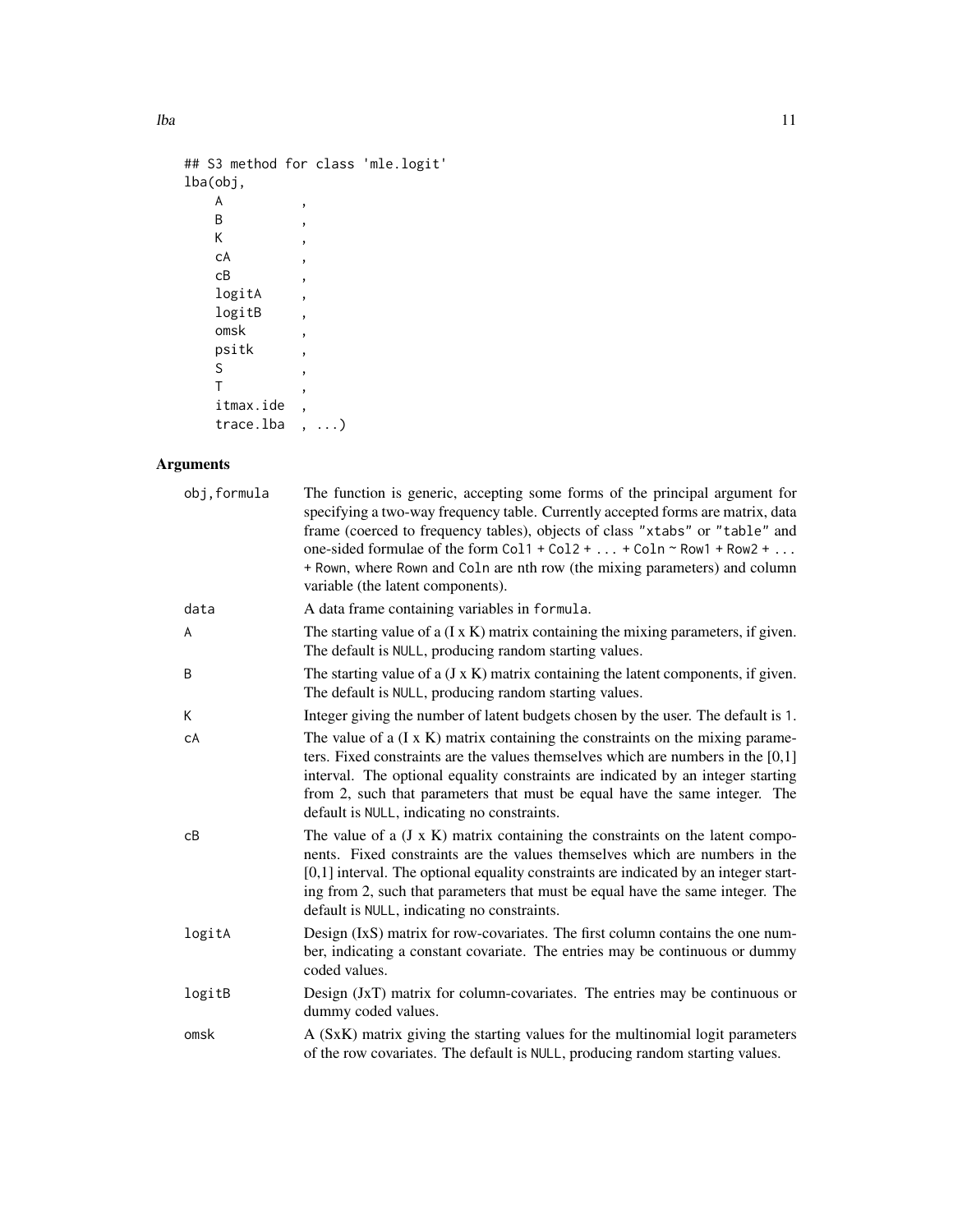| psitk       | A (TxK) matrix giving the starting values for the multinomial logit parameters<br>of the column covariates. The default is NULL, producing random starting values.                                                                                                                                                                                                                                                                                                                                                                                                                                                                                                                                                                                                                                                                                                                                                                                                               |
|-------------|----------------------------------------------------------------------------------------------------------------------------------------------------------------------------------------------------------------------------------------------------------------------------------------------------------------------------------------------------------------------------------------------------------------------------------------------------------------------------------------------------------------------------------------------------------------------------------------------------------------------------------------------------------------------------------------------------------------------------------------------------------------------------------------------------------------------------------------------------------------------------------------------------------------------------------------------------------------------------------|
| S           | Number of row-covariates. The default is NULL.                                                                                                                                                                                                                                                                                                                                                                                                                                                                                                                                                                                                                                                                                                                                                                                                                                                                                                                                   |
| т           | Number of column-covariates. The default is NULL.                                                                                                                                                                                                                                                                                                                                                                                                                                                                                                                                                                                                                                                                                                                                                                                                                                                                                                                                |
| row.weights | A vector with the same number of rows of the matrix of the weighted least<br>squares method. If is NULL (default), the weights are                                                                                                                                                                                                                                                                                                                                                                                                                                                                                                                                                                                                                                                                                                                                                                                                                                               |
|             | $\sqrt{n_{i+}/n_{++}}$                                                                                                                                                                                                                                                                                                                                                                                                                                                                                                                                                                                                                                                                                                                                                                                                                                                                                                                                                           |
| col.weights | A vector with the same number of columns of the matrix of the weighted least<br>squares method. If is NULL (default), the weights are                                                                                                                                                                                                                                                                                                                                                                                                                                                                                                                                                                                                                                                                                                                                                                                                                                            |
|             | $1/\sqrt{n_{+j}/n_{++}}$                                                                                                                                                                                                                                                                                                                                                                                                                                                                                                                                                                                                                                                                                                                                                                                                                                                                                                                                                         |
| tolG        | A tolerance value for judging when convergence has been reached. It is based<br>on the estimated likelihood ratio statistics G2. The default is 1e-10.                                                                                                                                                                                                                                                                                                                                                                                                                                                                                                                                                                                                                                                                                                                                                                                                                           |
| tolA        | A tolerance value for judging when convergence has been reached. When the<br>one-iteration change in the maximum of the absolute value of the element wise<br>difference of the estimated matrices A is less than tolA. The default is $1e$ –05.                                                                                                                                                                                                                                                                                                                                                                                                                                                                                                                                                                                                                                                                                                                                 |
| tolB        | A tolerance value for judging when convergence has been reached. When the<br>one-iteration change in the maximum of the absolute value of the element wise<br>difference of the estimated matrices B is less than tolB. The default is $1e$ –05.                                                                                                                                                                                                                                                                                                                                                                                                                                                                                                                                                                                                                                                                                                                                 |
| itmax.unide | Maximum number of iterations performed by the mle or ls method, if conver-<br>gence is not achieved, before identification parameters. The default is 1e3.                                                                                                                                                                                                                                                                                                                                                                                                                                                                                                                                                                                                                                                                                                                                                                                                                       |
| itmax.ide   | Maximum number of iterations performed by the mle or ls method in the iden-<br>tification process. Is used too when the constrained fixed, equality and logit are<br>required. The default is 1e3.                                                                                                                                                                                                                                                                                                                                                                                                                                                                                                                                                                                                                                                                                                                                                                               |
| trace.lba   | Logical, indicating whether the base function optim and constrOptim.nl from<br>package alabama, will trace their results. The default is TRUE.                                                                                                                                                                                                                                                                                                                                                                                                                                                                                                                                                                                                                                                                                                                                                                                                                                   |
| toltype     | String indicating which kind of tolerance to be used. That is, the EM algorithm<br>stops updating and considers the maximum log-likelihood to have been found.<br>Their types are: "all" when the one-iteration change in the estimated likelihood<br>ratio statistics G2 is less than tolG, and the one-iteration change in the maximum<br>of the absolute value of the element wise difference of the estimated matrices A<br>is less than tolA and the same for estimated matrices B with respect to tolB; "G2"<br>when the only one-iteration change in the estimated likelihood ratio statistics G2<br>is less than tolG; "ab" when only the one-iteration change in the maximum of<br>the absolute value of the element wise difference of the estimated matrices A<br>is less than tolA and the same for estimated matrices B with respect to tolB.<br>toltype works only for method = "mle". The default is "all". The $ls$ method<br>uses only "ab" as tolerance limit. |
| method      | String indicating which kind of estimating method. They are: "1s" when least<br>squares, either weighted or ordinary, method is used; "mle" when maximum<br>likelihood method is used. The default is "1s".                                                                                                                                                                                                                                                                                                                                                                                                                                                                                                                                                                                                                                                                                                                                                                      |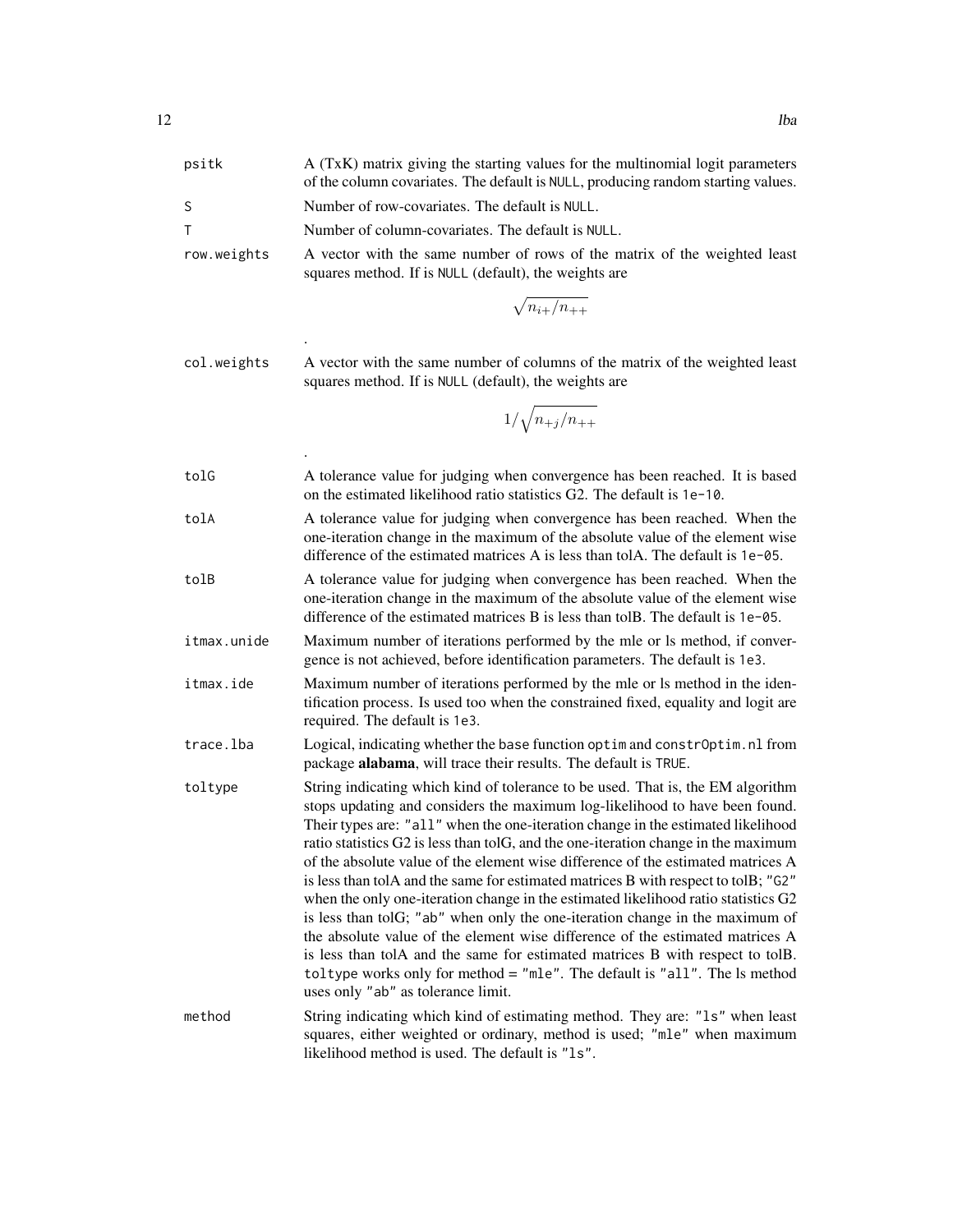| . | Further arguments (required by generic). |  |
|---|------------------------------------------|--|

# Value

The method lba.ls and lba.mle returns a list of class lba.ls and lba.mle respectively with the slots:

| P          | The compositional data matrix which is formed by dividing the raw data matrix<br>by their corresponding total, its rows are called observed budgets. |
|------------|------------------------------------------------------------------------------------------------------------------------------------------------------|
| pij        | Matrix whose rows are the expected budgets.                                                                                                          |
| residual   | Residual matrix $P - \pi j$ .                                                                                                                        |
| A          | $(I \times K)$ matrix of the unidentified the mixing parameters.                                                                                     |
| B          | $(J \times K)$ matrix of the unidentified the latent components.                                                                                     |
| Aoi        | $(1 \times K)$ matrix of the identified mixing parameters, they may be either the inner<br>extreme values or the outer extreme values.               |
| Boi        | $(J \times K)$ matrix of the identified latent componentes, they may be either the inner<br>extreme values or the outer extreme values.              |
| rescB      | $(J \times K)$ matrix of the rescaled latent components.                                                                                             |
| рk         | Budget proportions.                                                                                                                                  |
| val_func   | Value of least squared or likelihood function achieved.                                                                                              |
| iter_unide | Number of unidentified iterations.                                                                                                                   |
| iter_ide   | Number of identified iterations.                                                                                                                     |

The method lba.ls.fe and lba.mle.fe returns a list of class lba.ls.fe and lba.mle.fe respectively with the slots:

| P            | The compositional data matrix which is formed by dividing the raw data matrix<br>by their corresponding row total, its rows are called observed budgets. |
|--------------|----------------------------------------------------------------------------------------------------------------------------------------------------------|
| pij          | Matrix whose rows are the expected budgets.                                                                                                              |
| residual     | Residual matrix $P - \pi i j$ .                                                                                                                          |
| A            | $(I \times K)$ matrix of the unidentified the mixing parameters.                                                                                         |
| <sub>B</sub> | $(J \times K)$ matrix of the unidentified the latent components.                                                                                         |
| rescB        | $(J \times K)$ matrix of the rescaled latent components.                                                                                                 |
| pk           | Budget proportions.                                                                                                                                      |
| val_func     | Value of least squared or likelihood function achieved.                                                                                                  |
| iter ide     | Number of identified iteractions.                                                                                                                        |
|              |                                                                                                                                                          |

The method lba.ls.logit and lba.mle.logit returns a list of class lba.ls.logit and lba.mle.logit respectively with the slots: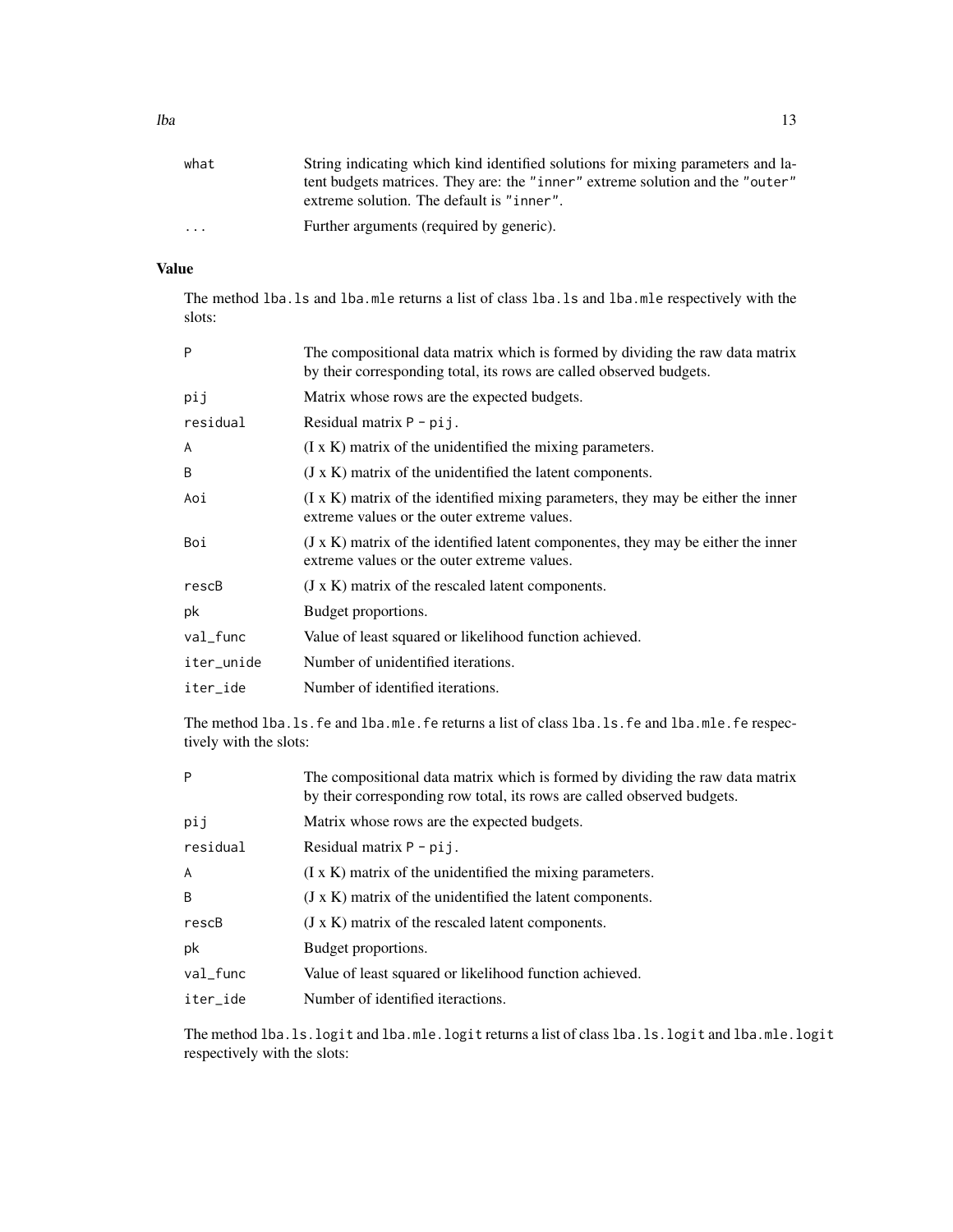| P        | The compositional data matrix which is formed by dividing the raw data matrix<br>by their corresponding total, its rows are called observed budgets. |
|----------|------------------------------------------------------------------------------------------------------------------------------------------------------|
| pij      | Matrix whose rows are the expected budgets.                                                                                                          |
| residual | Residual matrix $P - \pi j$ .                                                                                                                        |
| A        | $(I \times K)$ matrix of the unidentified the mixing parameters.                                                                                     |
| B        | $(J \times K)$ matrix of the unidentified the latent componentes.                                                                                    |
| rescB    | $(J \times K)$ matrix of the rescaled latent components.                                                                                             |
| pk       | Budget proportions.                                                                                                                                  |
| val_func | Value of least squared or likelihood function achieved.                                                                                              |
| iter_ide | Number of identified iterations.                                                                                                                     |
| omsk     | A (SxK) matrix giving estimated values of the multinomial logit parameters of<br>the row covariates.                                                 |
| psitk    | A (TxK) matrix giving the estimated values for the multinomial logit parameters<br>of the column covariates.                                         |

#### Note

The user has two options to entry the data: the raw data and the tabulated data. If the raw data is imported, he may indicate which, among the variables, comprises the row and which the column variable and let the lba.formula function make the tabulation. The user may also tabulate the data with the available functions in R. Recalling that if this second option is used, the object must be of the class xtabs, table or matrix. If the user imports the tabulated data, the class is, in general, data.frame and so, it is necessary to transform the object data into a matrix.

The function lba uses EM algorithm to maximise the latent budget model log-likelihood function; the Active Constraints Methods (ACM) to minimise either the weighted least squares (wls), or ordinary least squares (ols) functions; and "BFGS" variable metric method in constrOptim.nl function of alabama package and in optim function of stats package used in identification for K >= 3, in constraint algorithm for ls method, in multinomial logit constraints and in some parts of constraining for mle method. Depending on the starting parameters, those algorithms may only locate a local, rather than global, maximum. This becomes more and more of a problem as K, the number of latent budgets, increases. It is therefore highly advisable to run lba multiple times until you are relatively certain that you have located the global maximum log-likelihood or the global minimum least squares.

#### References

Agresti, Alan. 2002. *Categorical Data Analysis, second edition*. Hoboken: John Wiley \& Sons.

de Leeuw, J., and van der Heijden, P.G.M. 1988. "The analysis of time-budgets with a latent timebudget model". In E. Diday (Ed.), *Data Analysis and Informatics V*. pp. 159-166. Amsterdam: North-Holland.

de Leeuw, J., van der Heijden, P.G.M., and Verboon, P. 1990. "A latent time budget model". *Statistica Neerlandica*. 44, 1, 1-21.

Dempster, A.P., Laird, N.M., and Rubin, D.B. 1977. "Maximum likelihood from incomplete data via the EM algorithm". *Journal of the Royal Statistical Society, Series*. 39, 1-38.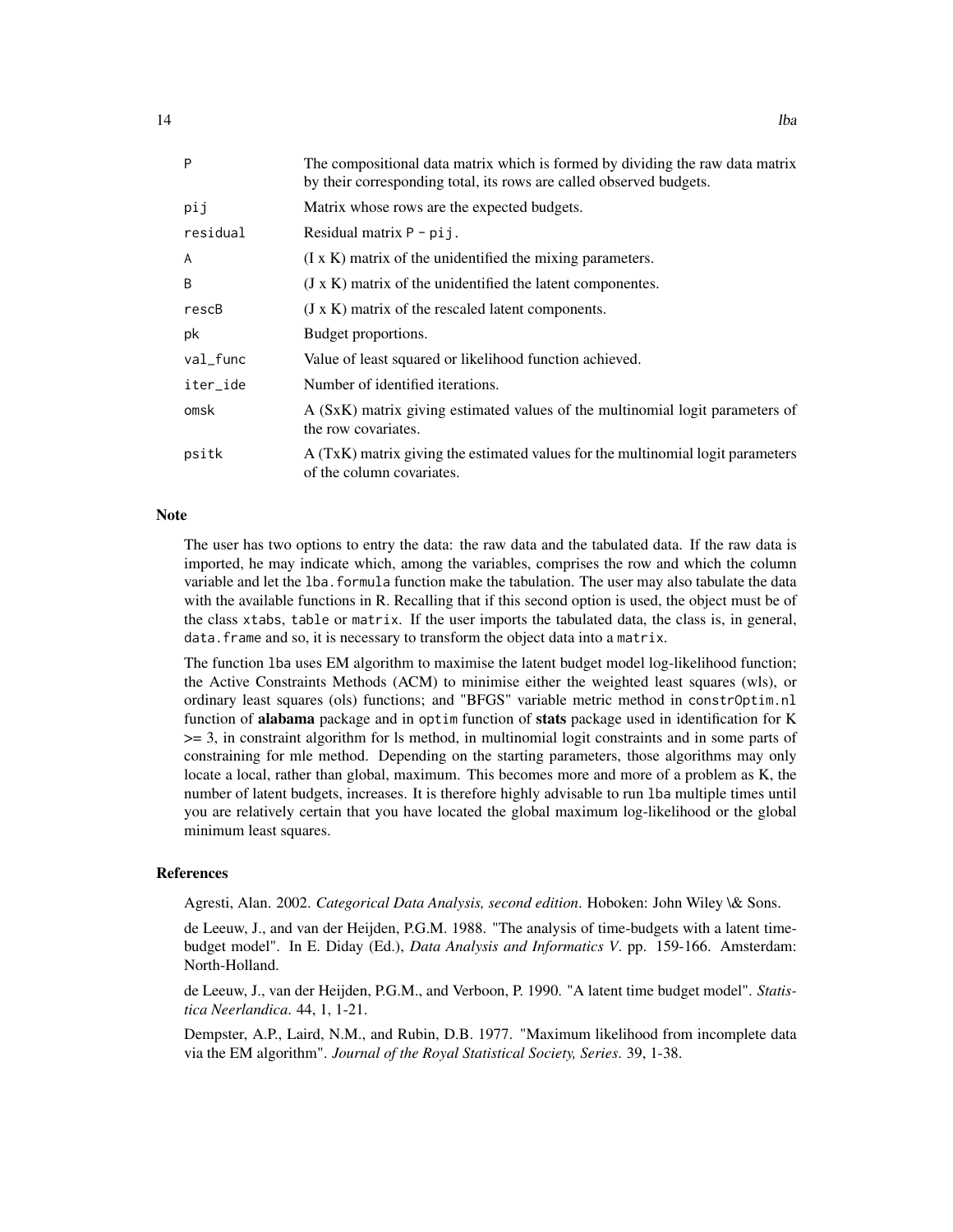van der Ark, A.L. 1999. *Contributions to Latent Budget Analysis, a tool for the analysis of comositional data*. Ph.D. Thesis University of Utrecht.

van der Heijden, P.G.M., Mooijaart, A., and de Leeuw, J. 1992. "Constrained latent budget analysis". In P.V. Marsden (Ed.), *Sociological Methodology* pp. 279-320. Cambridge: Blackwell Publishers.

# See Also

[goodnessfit](#page-1-1), [summary.lba.ls](#page-32-1),[summary.lba.mle](#page-32-1),[plotlba](#page-23-1),[plotcorr](#page-18-1)

# Examples

```
data('votB')
# Using LS method (default) without constraint
# K = 2ex1 <- lba(parties ~ city,
            votB,
           K = 2ex1
# Already tabulated data? Ok!
data('PerfMark')
## Not run:
ex2 <- lba(as.matrix(PerfMark),
           K = 2,
            what='outer')
ex2
## End(Not run)
# Using LS method (default) with constraint
# Fixed constraint to mixing parameters
cakiF1 <- matrix(c(0.2, NA, NA,
                    NA , NA,0.2,
                    NA , NA,0.2,
                    0.3, NA, NA,
                    0.2, NA, NA,
                    NA , NA, NA),
                  byrow = TRUE,
                  ncol = 3)# K = 3## Not run:
ext{exf1} \leftarrow \text{lba}(\text{particles} \sim \text{city}, \text{y})votB,
             cA = cakiF1,K = 3exf1
## End(Not run)
# Using LS method (default) with LOGIT constrain
```
<span id="page-14-0"></span>lba contra de la contra de la contra de la contra de la contra de la contra de la contra de la contra de la co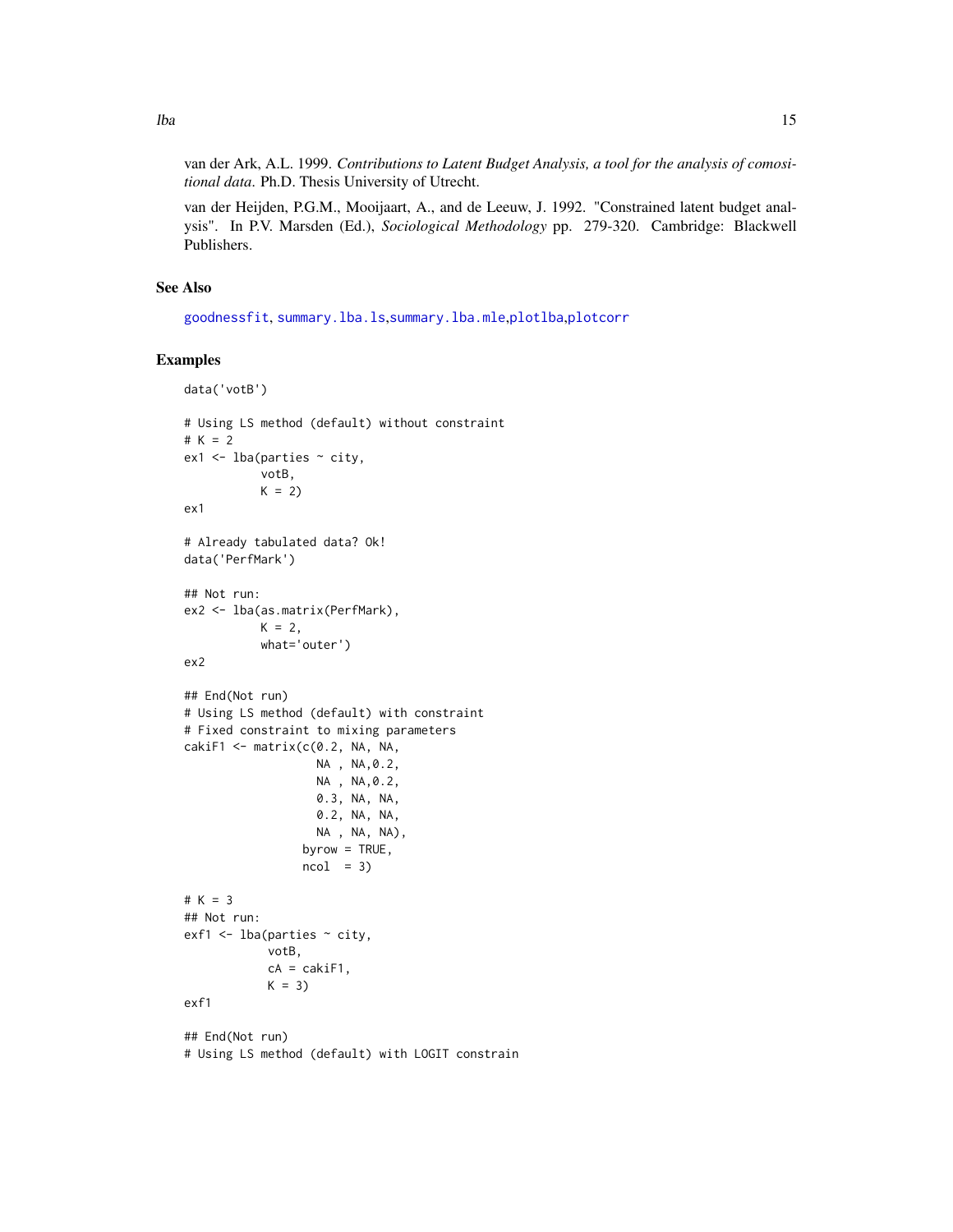```
data('housing')
# Make cross-table to matrix design.
tbh \le xtabs(value \sim Influence + Housing, housing)
Xis <- model.matrix(~ Housing*Influence,
                    tbh,
                    contrasts=list(Housing='contr.sum',
                                    Influence='contr.sum'))
tby <- xtabs(value ~ Satisfaction + Contact, housing)
Yis <- model.matrix(~ Satisfaction*Contact,
                    tby,
                    contrasts=list(Satisfaction='contr.sum',
                                    Contact='contr.sum'))[,-1]
S < - 12T < -5tabs <- xtabs(value ~ interaction(Housing,
                                   Influence) + interaction(Satisfaction,
                                   Contact),
              housing)
## Not run:
exlogit2 <- lba(tabs,
           K = 2,
           logitA = Xis,logitB = Yis,S = S,
           T = T,
           trace.lba=FALSE)
exlogit2
## End(Not run)
```
MANHATAN *The Midtown Manhattan Study*

# Description

The MANHATAN data frame has 25 rows and 3 columns. The observations were obtained in a study carried out by the sociologist Leo Srole and describe the cross-classification of 1660 adults in Manhattan, ages 20-59, obtained from a sample of midtown residents.

#### Usage

data(MANHATAN)

<span id="page-15-0"></span>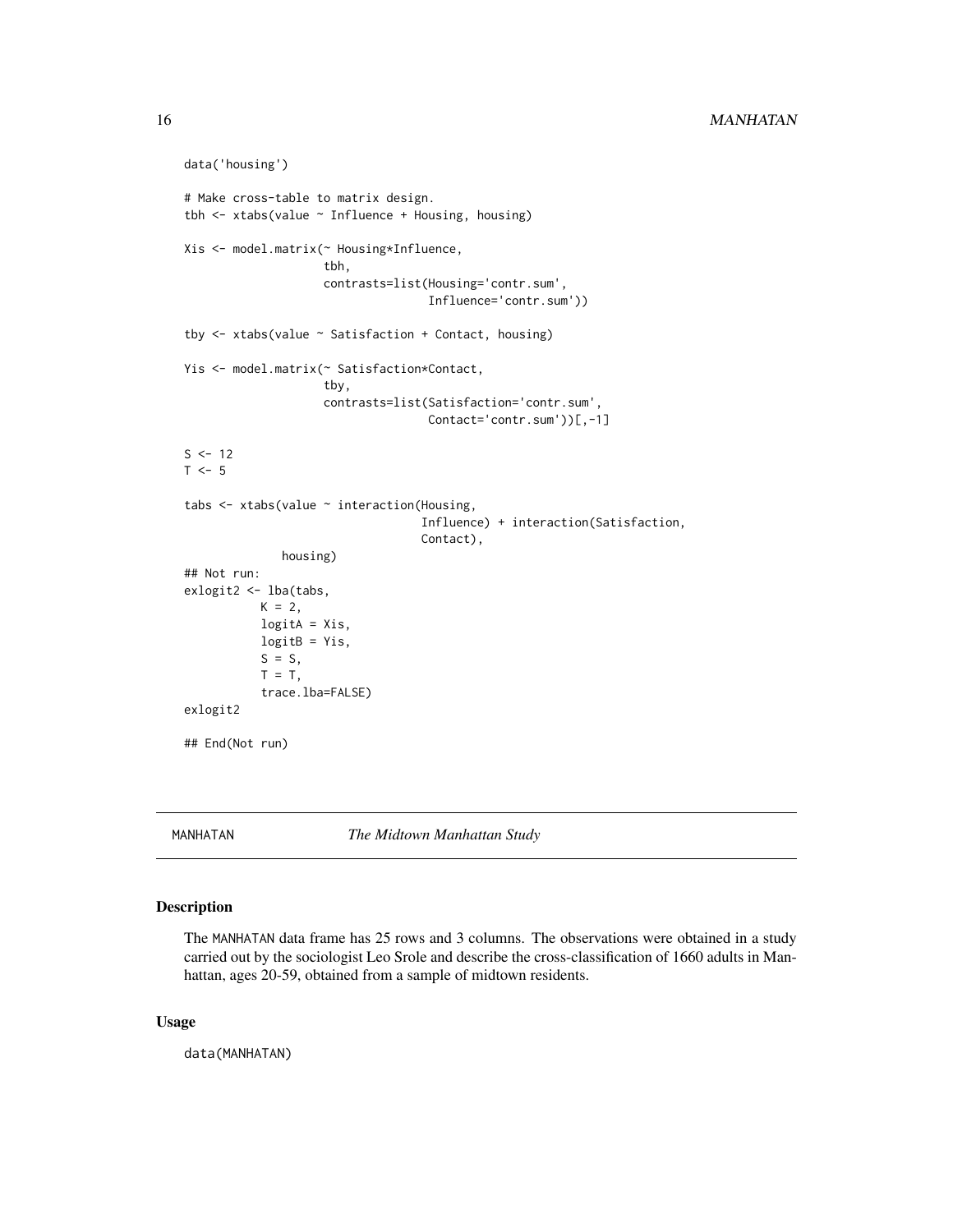#### <span id="page-16-0"></span>PerfMark 17

# Format

This data frame contains the following columns:

health A factor with levels: Well; Misy; Mosy; Imp.

socecon A factor with levels: A; B; C; D; E; F.

value The absolute frequencies of which factor.

# Source

Goodman, L. A. (1987) New Methods for Analysing the Intrinsic Character of Qualitative Variables Using Cross-Classified Data. *American Journal of Sociology* 93, 529–583.

#### References

van der Ark, A. L. 1999. *Contributions to Latent Budget Analysis, a tool for the analysis of compositional data*. Ph.D. Thesis University of Utrecht.

# PerfMark *BEAUTY SALON MANAGEMENT*

#### **Description**

The PerfMark data frame has 31 rows and 46 columns. The data set is the result of a survey of 47 beauty salons located at the city of Lavras, Brazil, consisting of two types of questions; the first identifies the profile of the owner manager (explanatory variable), the second are questions referring to the degree of professionalism with respect to planing, market and finances (response variable). The data set is already cross-tabulated.

#### Usage

data(PerfMark)

# Format

This data frame contains the following columns referring the absolute frequencies to each row variable:

Planning variables:

PA14 What is the dependence of the owner to function properly?.

PA20 What are your plans towards next year? only a dream.

- PA21 What are your plans towards next year? vague goals. Marketing variables:
- MA11 Your business tries to systematically assess the customer satisfaction and use that as a basis for management decisions. Alternative 1.
- MA12 Your business tries to systematically assess the customer satisfaction and use that as a basis for management decisions. Alternative 2.
- MA20 Your business offers more than the usual services. Alternative 0.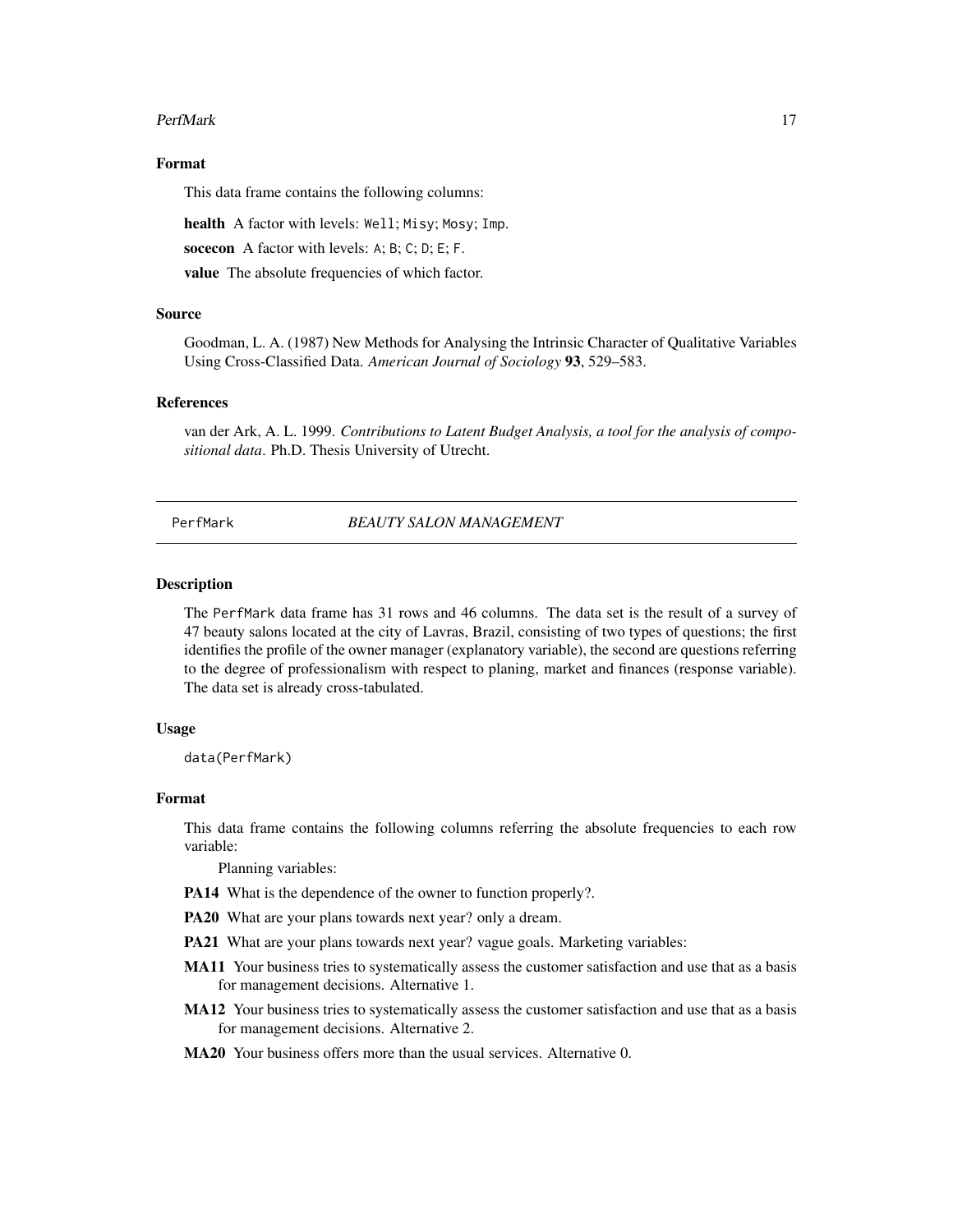- MA21 Your business offers more than the usual services. Alternative 1.
- MA30 Your business is focused to further customer loyalty. Alternative 0.
- MA31 Your business is focused to further customer loyalty. Alternative 1.
- MA32 Your business is focused to further customer loyalty. Alternative 2.
- MA42 What is the proportion, among current customers, of those who are customers for more than 6 months. Alternative 2.
- MA43 What is the proportion, among current customers, of those who are customers for more than 6 months. Alternative 3.
- **MB12** Your business offers more services than when it began. Alternative 2.
- MB22 How is your business quality perceived as compared to the competition? Alternative 2.
- MB23 How is your business quality perceived as compared to the competition? Alternative 3.
- MB31 How is your business range of services perceived as compared to the competition? Alternative 1.
- **MB32** How is your business range of services perceived as compared to the competition? Alternative 2.
- MC11 What is your business level of prices perceived as compared to the competition? Alternative 1.
- MC12 What is your business level of prices perceived as compared to the competition? Alternative 2.
- MD13 Your business location is perceived as appropriate to the target market. Alternative 3.
- ME10 Your business uses formal media to advertise itself. Alternative 0.
- ME11 Your business uses formal media to advertise itself. Alternative 1.
- ME25 Your business uses formal media to advertise itself. Alternative 5. Financial variables:
- F10 Your business clearly separates the owner bills from the business bills. Alternative 0.
- F14 Your business clearly separates the owner bills from the business bills. Alternative 4.
- F20 Your owners withdrawal are planned and controlled in advance. Alternative 0.
- F21 Your owners withdrawal are planned and controlled in advance. Alternative 1.
- F24 Your owners withdrawal are planned and controlled in advance. Alternative 4.
- F31 Your business pays for its purchases in installments. Alternative 1.
- F34 Your business pays for its purchases in installments. Alternative 4.
- F42 Your business knows today whether it will be able to pay its short-term bills of 60 days. Alternative 2.
- F44 Your business knows today whether it will be able to pay its short-term bills of 60 days. Alternative 4.
- F50 Your business uses short-term cash-flow analysis to plan for its short-term bills. Alternative 0.
- F51 Your business uses short-term cash-flow analysis to plan for its short-term bills. Alternative 1.
- F63 Your business has formal control of the monthly amount it makes from its services. Alternative 3.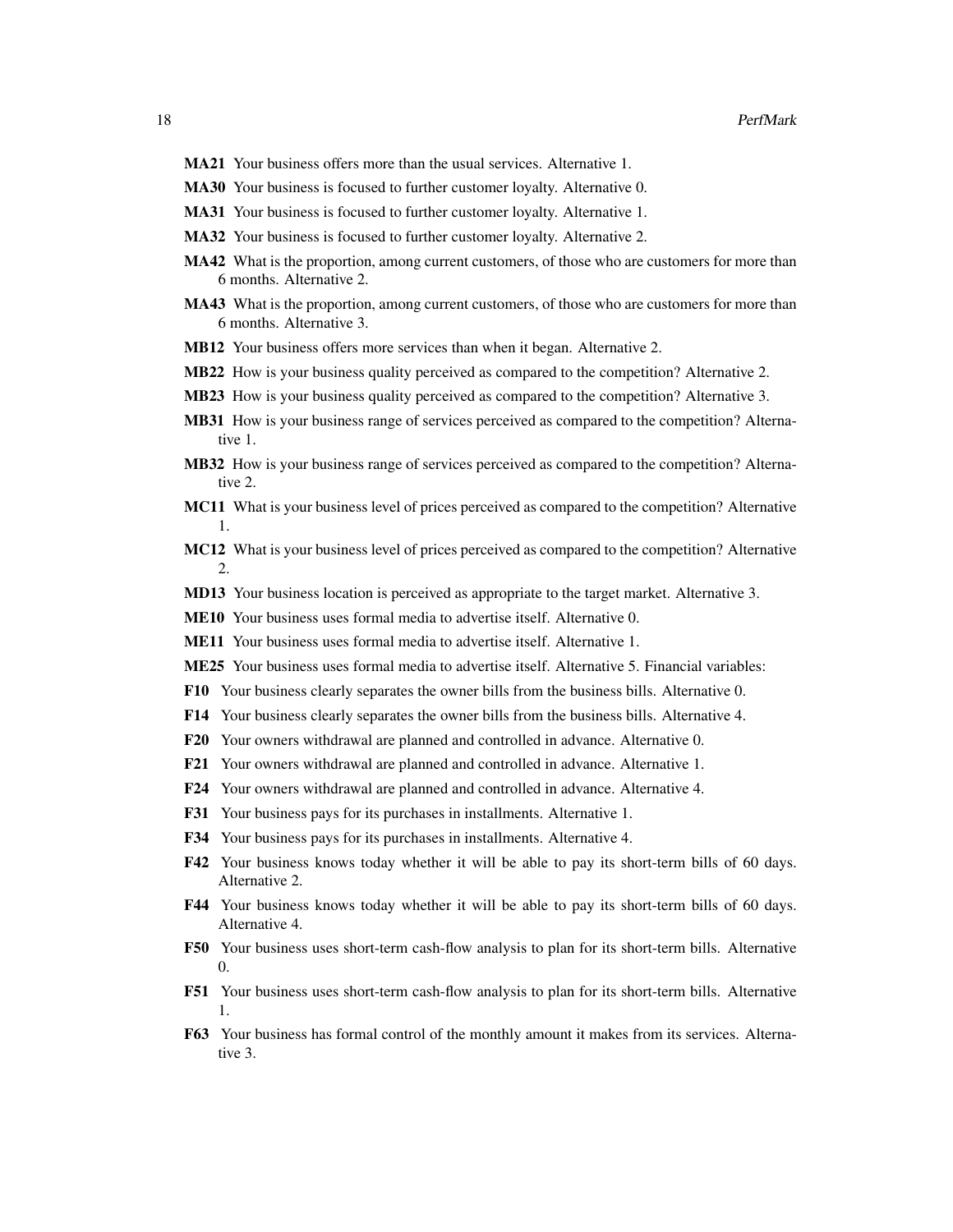#### <span id="page-18-0"></span>plotcorr that the contract of the contract of the contract of the contract of the contract of the contract of the contract of the contract of the contract of the contract of the contract of the contract of the contract of

- F64 Your business has formal control of the monthly amount it makes from its services. Alternative 4.
- F70 Your business uses either credit card, checkbook payment or loans, to finance its needs for working capital. Alternative 0.
- F74 Your business uses either credit card, checkbook payment or loans, to finance its needs for working capital. Alternative 4.
- F80 Your business uses specific credit to finance its needs for capital. Alternative 0.
- F91 The company demonstrates knowledge to properly assess the costs of products used in services and costs of renting and taxes. Alternative 1.
- F93 The company demonstrates knowledge to properly assess the costs of products used in services and costs of renting and taxes. Alternative 3.
- F100 Your business clearly identifies the need for working capital. Alternative 0.
- F111 Your business lays down the price of services in a systematic way. Alternative 1.
- F113 Your business lays down the price of services in a systematic way. Alternative 3.
- F120 The company calculates the interest on contracted loans. Alternative 0.
- F125 The company calculates the interest on contracted loans. Alternative 5.

#### Source

Jelihovschi, E.G., Alves, R.R., and Correa, F.M. 2011. *Interacting latent budget analysis and correspondence analysis to analyze beauty salon management data*. Biometric Brazilian Journal, 29, 657-673.

# References

van der Ark, A. L. 1999. *Contributions to Latent Budget Analysis, a tool for the analysis of compositional data*. Ph.D. Thesis University of Utrecht.

<span id="page-18-1"></span>

| plotcorr | Plot lba objects using the correspondence analysis approach as sug- |
|----------|---------------------------------------------------------------------|
|          | gested by Jelihovschi (2011).                                       |

# Description

S3 methods for lba objects.

# Usage

```
plotcorr(x, ...)
## S3 method for class 'lba.1d'
plotcorr(x,
       xlim = NULL,
       ylim = NULL,
```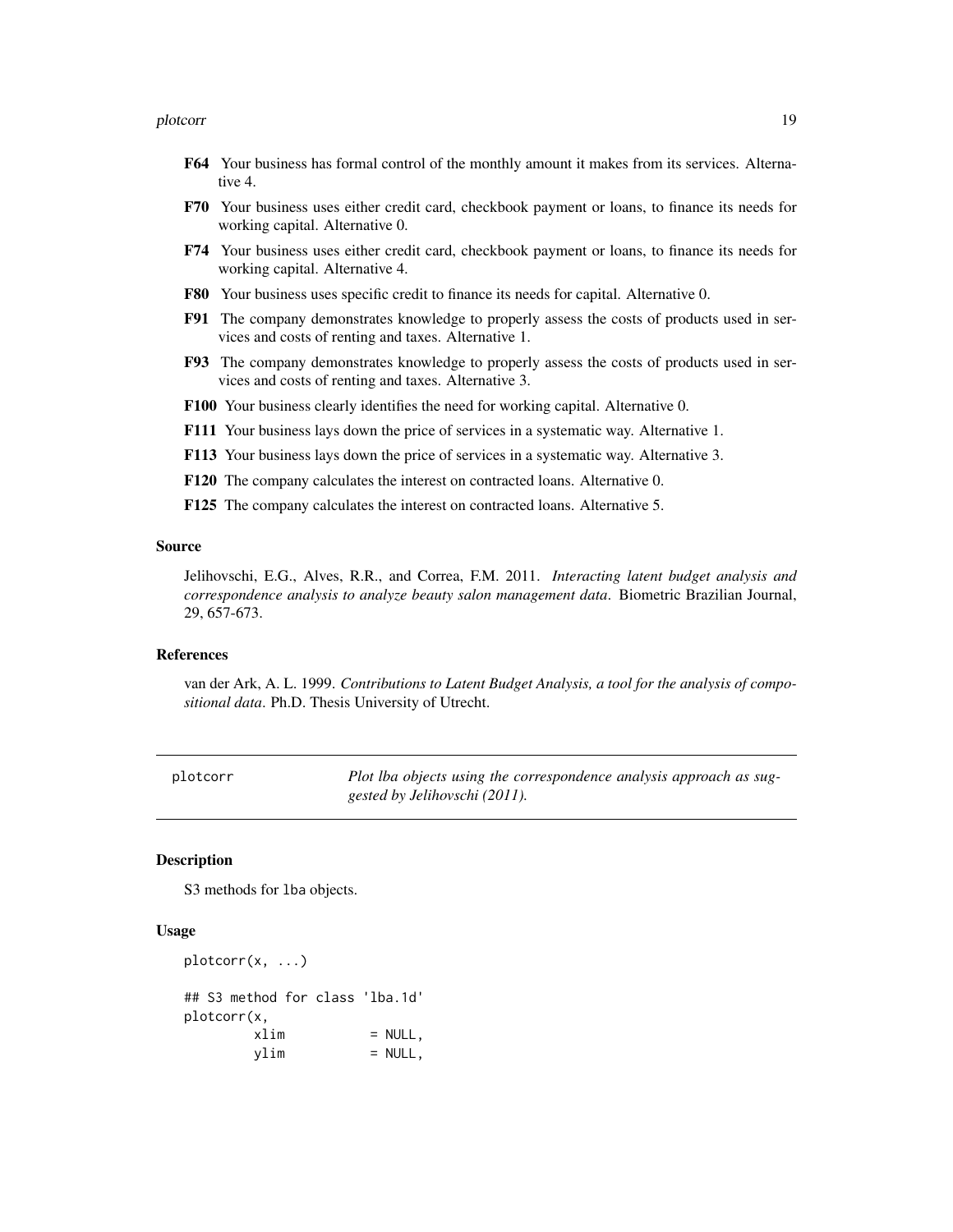```
xlab = NULL,<br>ylab = NULL,
                   = NULL,
       metrics = TRUE,
       radius = rep(0.5, 2),
       col.points = NULL,height.points = NULL,
       labels.points = NULL,
       pch.points = NULL,
       pos.points = NULL,
       args.length = NULL,height.budget = NULL,
       labels.budget = NULL,pch.budget = NULL,pos.budget = NULL,cex.budget = NULL,col.budget = NULL,
       with.ml = c("mix", "lat"),...)
## S3 method for class 'lba.2d'
plotcorr(x,
       dim = c(1,2), #only K = 3
       xlim = NULL,
       ylim = NULL,
       xlab = NULL,
       ylab = NULL,
       args.length = NULL,col.points = NULL,
       labels.points = NULL,
       pch.points = NULL,
       pos.points = NULL,labels.budget = NULL,pch.budget = NULL,pos.budget = NULL,cex.budget = NULL,col.budget = NULL,
       with.ml = c("mix", "lat"),...)
## S3 method for class 'lba.3d'
plotcorr(x,
       rgl.use = FALSE,dim = c(1,2,3), #only K >= 3
       xlim = NULL,
       ylim = NULL,
       zlim = NULL,
       xlab = NULL,
       ylab = NULL,
```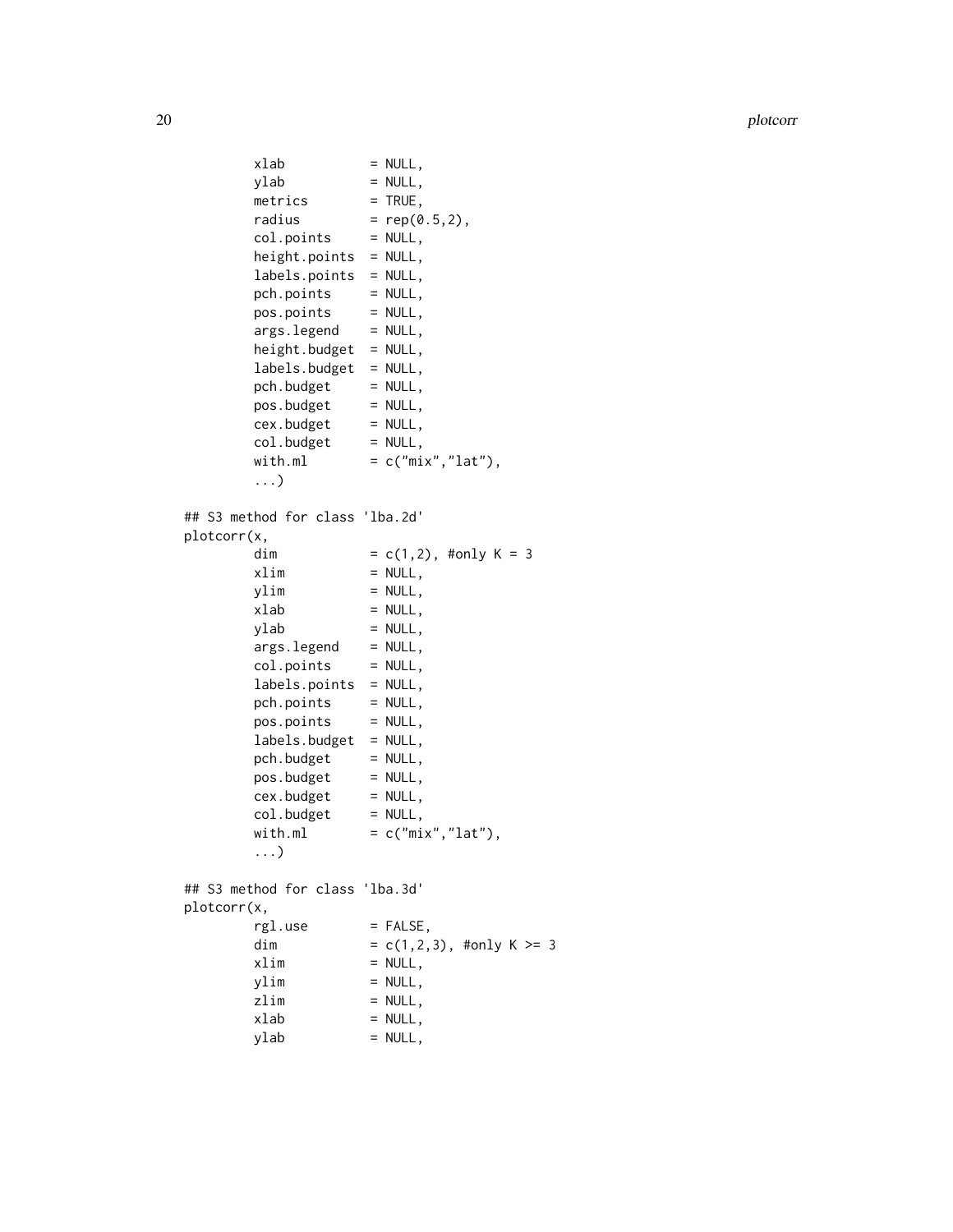plotcorr and the set of the set of the set of the set of the set of the set of the set of the set of the set of the set of the set of the set of the set of the set of the set of the set of the set of the set of the set of

| zlab          | $= NULL,$                   |
|---------------|-----------------------------|
| args.legend   | = NULL, #only rgl.use=FALSE |
| col.points    | $= NULL,$                   |
| labels.points | $= NULL,$                   |
| pch.points    | $=$ NULL,                   |
| pos.points    | $=$ NULL,                   |
| labels.budget | $=$ NULL,                   |
| pch.budget    | $= NULL,$                   |
| pos.budget    | $=$ NULL,                   |
| cex.budget    | $=$ NULL,                   |
| col.budget    | $= NULL,$                   |
| with.ml       | $= c("mix", "lat"),$        |
| $\ldots$      |                             |

# Arguments

| X             | A object of 1ba class.                                                                                                                                                                                                                   |
|---------------|------------------------------------------------------------------------------------------------------------------------------------------------------------------------------------------------------------------------------------------|
| dim           | The dimention to be plotted. The default is $c(1,2)$ to $K = 2$ and $c(1,2,3)$ to K<br>$= 3.$                                                                                                                                            |
| xlim          | The x limits $(x1, x2)$ of the plot.                                                                                                                                                                                                     |
| ylim          | The y limits of the plot.                                                                                                                                                                                                                |
| zlim          | The z limits of the plot.                                                                                                                                                                                                                |
| xlab          | A label for the x axis, defaults to a description of "x".                                                                                                                                                                                |
| ylab          | A label for the y axis, defaults to a description of "y".                                                                                                                                                                                |
| zlab          | A label for the z axix, defaults to a description of "z".                                                                                                                                                                                |
| rgl.use       | A logical value. If TRUE the 3d scatter will be done with the rg1 environment,<br>in another way the scatterplot3d will be used.                                                                                                         |
| metrics       | Logical. If TRUE (default), the radius is plotted.                                                                                                                                                                                       |
| radius        | A arbitrary number to choose the groups. The default is 0.5. See details.                                                                                                                                                                |
| col.points    | The color points to be used, possibly vectors. The default is NULL. See datails.                                                                                                                                                         |
| height.points | Points label height in relation to the y-coordinate. The default is NULL.                                                                                                                                                                |
| labels.points | A character vector or expression specifying the <u>text</u> to be written. The default<br>is NULL.                                                                                                                                       |
| pch.points    | A symbols to use. O default is NULL.                                                                                                                                                                                                     |
| pos.points    | A position specifier for the text. If specified this overrides any "adj" value given.<br>Values of "1", "2", "3" and "4", respectively indicate positions below, to the left<br>of, above and to the right of the specified coordinates. |
| args.legend   | List of additional arguments to be passed to legend; names of the list are used<br>as argument names. Only used if K=2. The default is NULL.                                                                                             |
| pch.budget    | A symbols to use. O default is NULL.                                                                                                                                                                                                     |
| pos.budget    | A position specifier for the text. If specified this overrides any "adj" value given.<br>Values of "1", "2", "3" and "4", respectively indicate positions below, to the left<br>of, above and to the right of the specified coordinates. |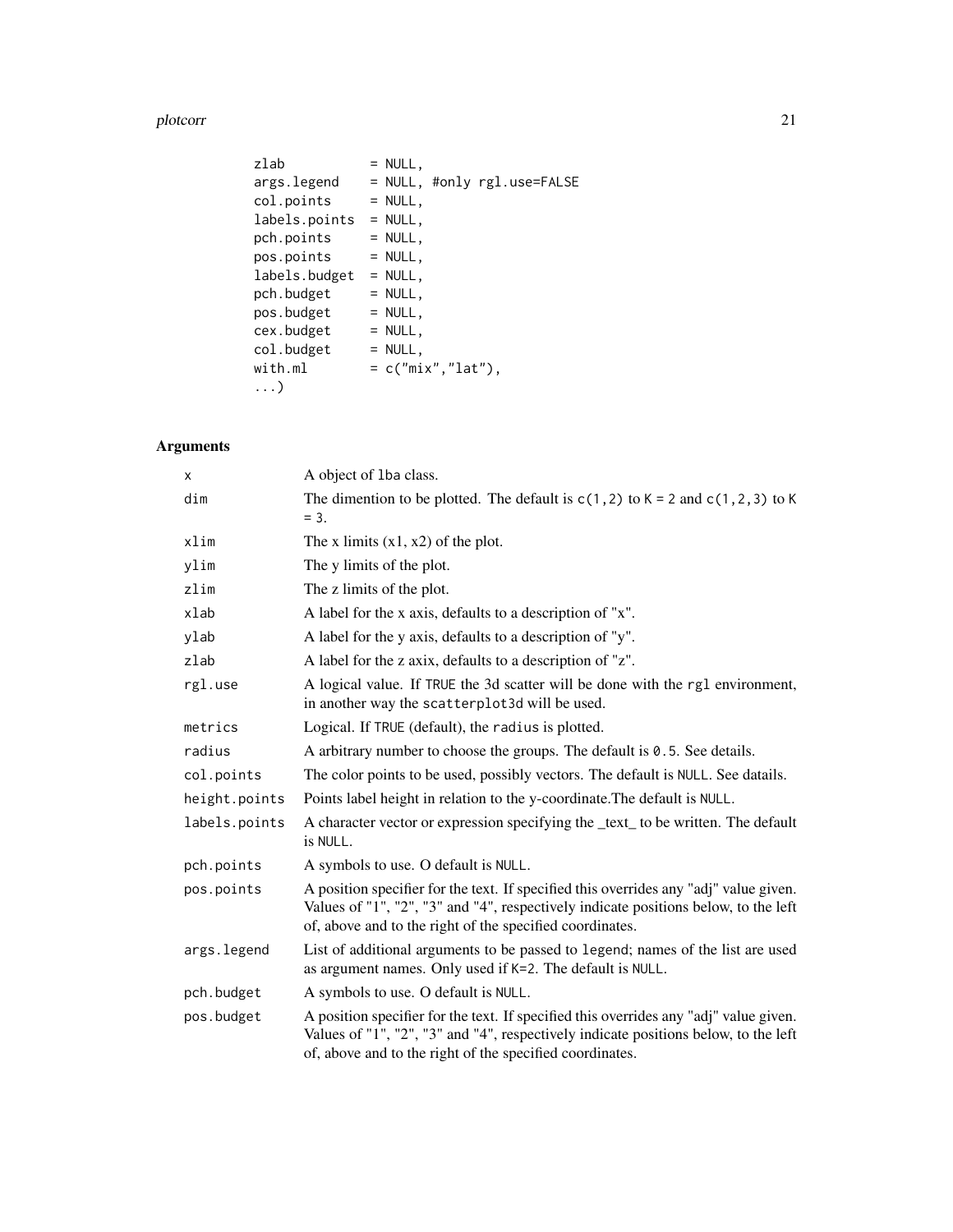<span id="page-21-0"></span>

| height.budget | Budget label height in relation to the y-coordinate. The default is NULL.                                                                                                           |
|---------------|-------------------------------------------------------------------------------------------------------------------------------------------------------------------------------------|
| labels.budget | A character vector or expression specifying the <u>text</u> to be written. The default<br>is NULL.                                                                                  |
| cex.budget    | The size of text. The default is NULL.                                                                                                                                              |
| col.budget    | The color budget to be used, possibly vectors. The default is NULL.                                                                                                                 |
| with.ml       | Vector of two character strings specifying the parameters of the plot. Set "mix"<br>to plot the mixing parameters and "lat" to plot the latent components. The<br>default is "mix". |
| $\ddots$      | Further graphical parameters.                                                                                                                                                       |

# Details

The plotcorr suggested by Jelihovschi et all (2011), has a graphical display which uses the correspondence analysis graphics of the mixing parameters and latent components matrices. In this case, a graphic display is possible for  $K \geq 2$ .

The argument radius was featured in order to help the user as he or she needs do decide which are the points belonging to a certain latent budget. Only the points to the right or left of LB1 and LB2 but always towards the center of the graphic (the zero of x axis) were taken in account, since those in opposite direction automatically belong to the closest latent budget. this argument only works for  $K = 2$ . It's should be of size two.

The argument col.points takes in account the argument radius in order to color the groups which either belong or not to a certain budget, therefore, the size of the vector of this argument must be equal to the number of formed groups.

# Author(s)

Enio G. Jelihovschi (<eniojelihovs@gmail.com>) Ivan Bezerra Allaman (<ivanalaman@gmail.com>)

# References

de Leeuw, J., van der Heijden, P.G.M., and Verboon, P. 1990. "A latent time budget model". *Statistica Neerlandica*. 44, 1, 1-21.

Jelihovschi, E.G., Alves, R.R., and Correa, F.M. 2011. *Interacting latent budget analysis and correspondence analysis to analyze beauty salon management data*. Biometric Brazilian Journal, 29, 657-673.

van der Ark, A. L. 1999. *Contributions to Latent Budget Analysis, a tool for the analysis of comositional data*. Ph.D. Thesis University of Utrecht.

# See Also

[plot.default](#page-0-0), [scatterplot3d](#page-0-0), [plot3d](#page-0-0).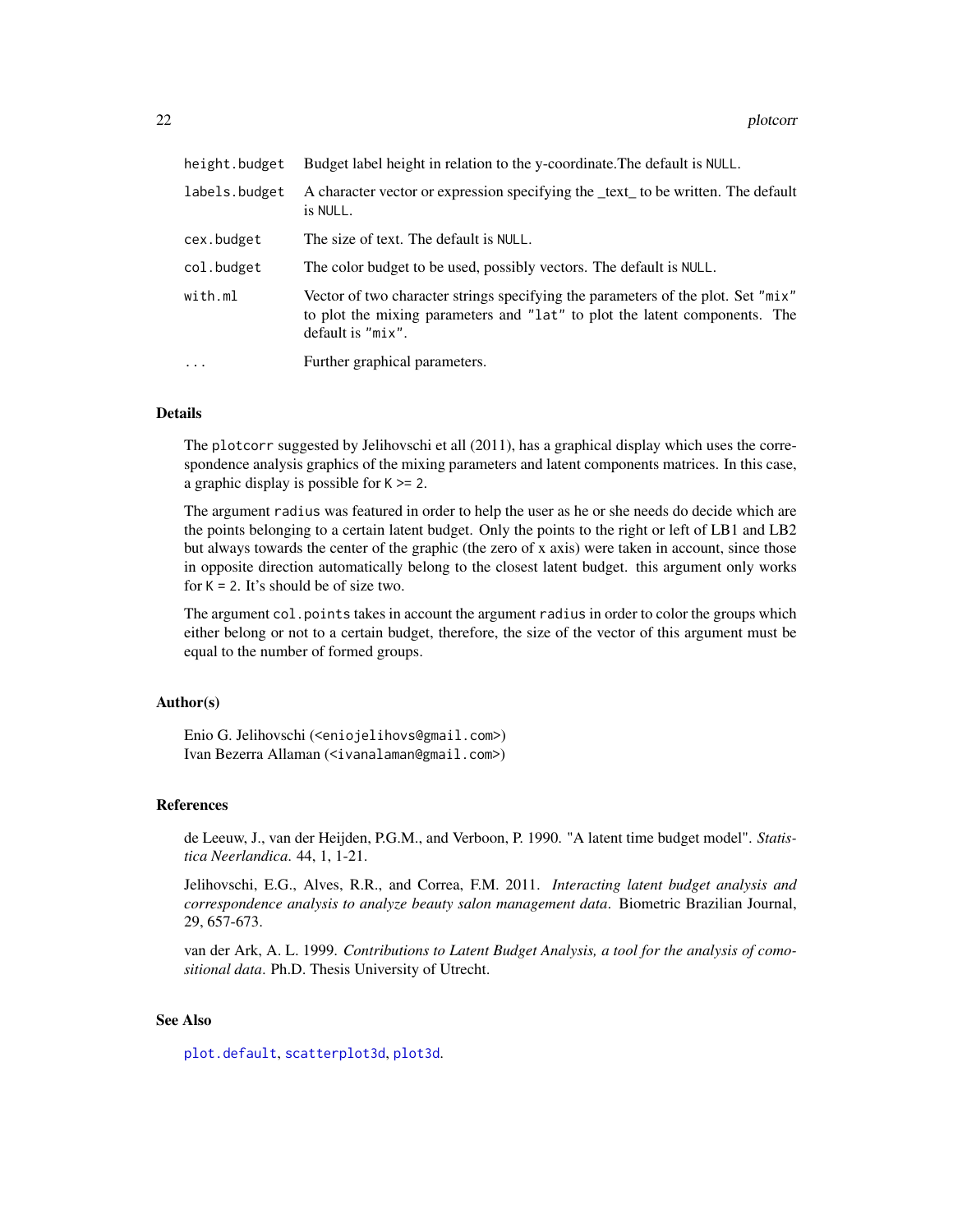#### plotcorr and 23 and 23 and 23 and 23 and 23 and 23 and 23 and 23 and 23 and 23 and 23 and 23 and 23 and 23 and 23 and 23 and 23 and 24 and 25 and 26 and 26 and 26 and 26 and 26 and 26 and 26 and 26 and 26 and 26 and 26 and

# Examples

```
data('votB')
K = 2ex1 <- lba(parties ~ city,
           data=votB,
           K = 2plotcorr(ex1)
#It's very simple. with colors!
plotcorr(ex1,
         col.points = 3:5,col.budget = c(5,3))
#Changing radius!
plotcorr(ex1,
         radius = rep(0.7, 2)#Without metrics!
plotcorr(ex1,
        metrics = FALSE)
#Change legend options!
plotcorr(ex1,
        args.legend = list(ncol=3))
#Change height points!
plotcorr(ex1,
         height.points = rep(-0.1, 6))
## Not run:
#K = 3
K = 3ex2 < - lba(parties ~ ~city,
           data=votB,
           K = 3plotcorr(ex2)
#Change budget options
plotcorr(ex2,
         pch.budget = 5,
         col.budget = 2,
         labels.budget = c('lba1', 'lba2', 'lba3'))#Change points options
plotcorr(ex2,
         pch.points = 20,
         col.points = 4,
         labels.points = rownames(ex2$Aoi),
         args.legend = list(plot=FALSE))
```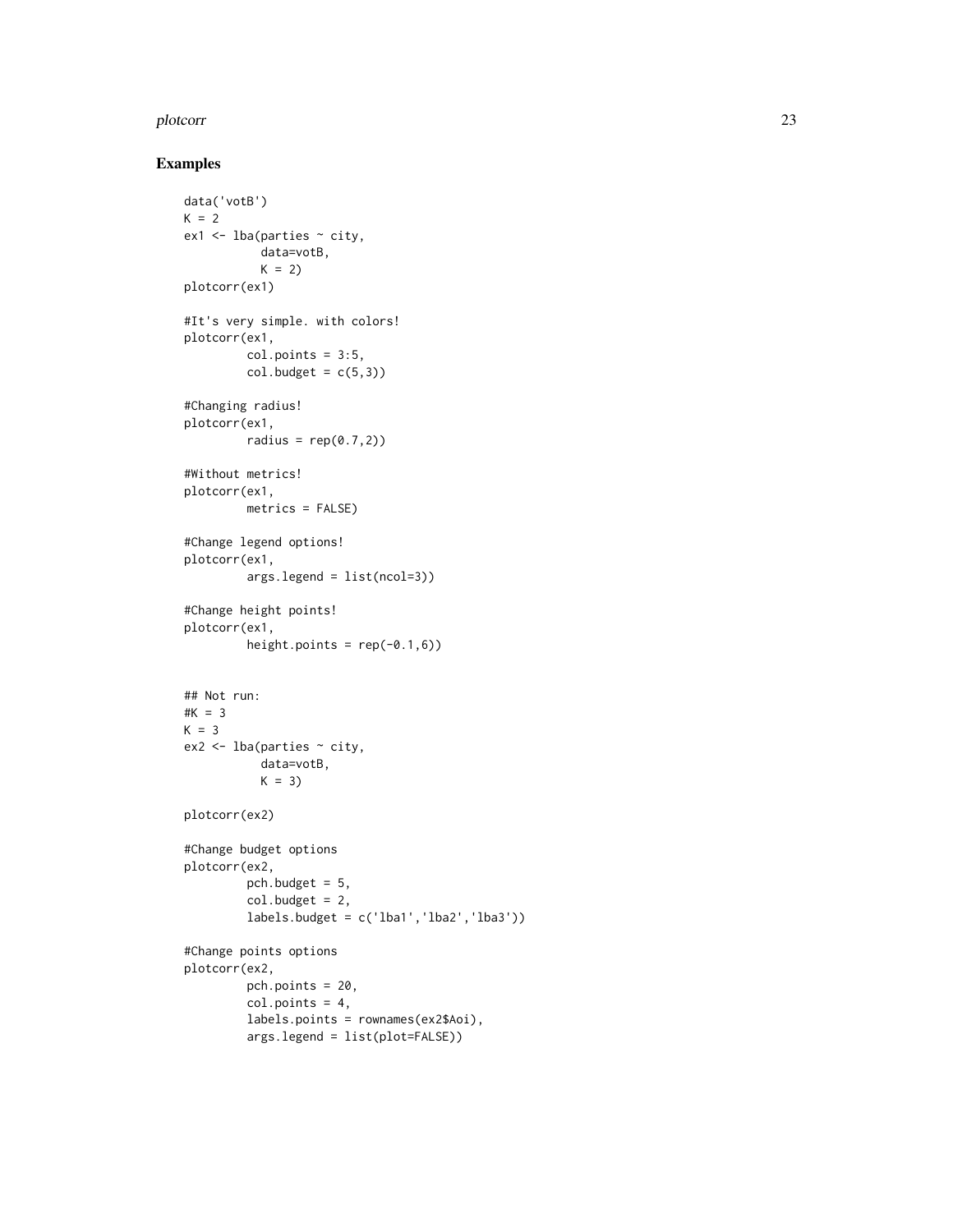```
#Coloring the groups
plotcorr(ex2,
         col.points = c(1, 2, 2, 3, 3, 2),col.budget = c(3,1,2),
         args.legend = list(ncol=3))
#K = 4K = 4data(postmater)
new_post <- as.matrix(postmater[,-1])
row.names(new_post) <- postmater[,1]
ex3 <- lba(new_post,
           K = Kplotcorr(ex3)
#A bit didatic!
plotcorr(ex3,
         args.legend = list(x = -2.5,y = 5.5,
                            xpd=TRUE,
                            ncol=5))
#Dynamic? Yes, you can!
plotcorr(ex3,
    rgl.use = TRUE)
## End(Not run)
```
<span id="page-23-1"></span>plotlba *Plotlba objects using the approach suggested by van der Ark (1999).*

# Description

S3 methods for lba objects.

# Usage

```
## S3 method for class 'lba.1d'
plotlba(x,
      height.line = NULL,
      xlab = NULL,
      ylab = NULL,
      ylim = NULL,
      args.legend = NULL,
```
<span id="page-23-0"></span>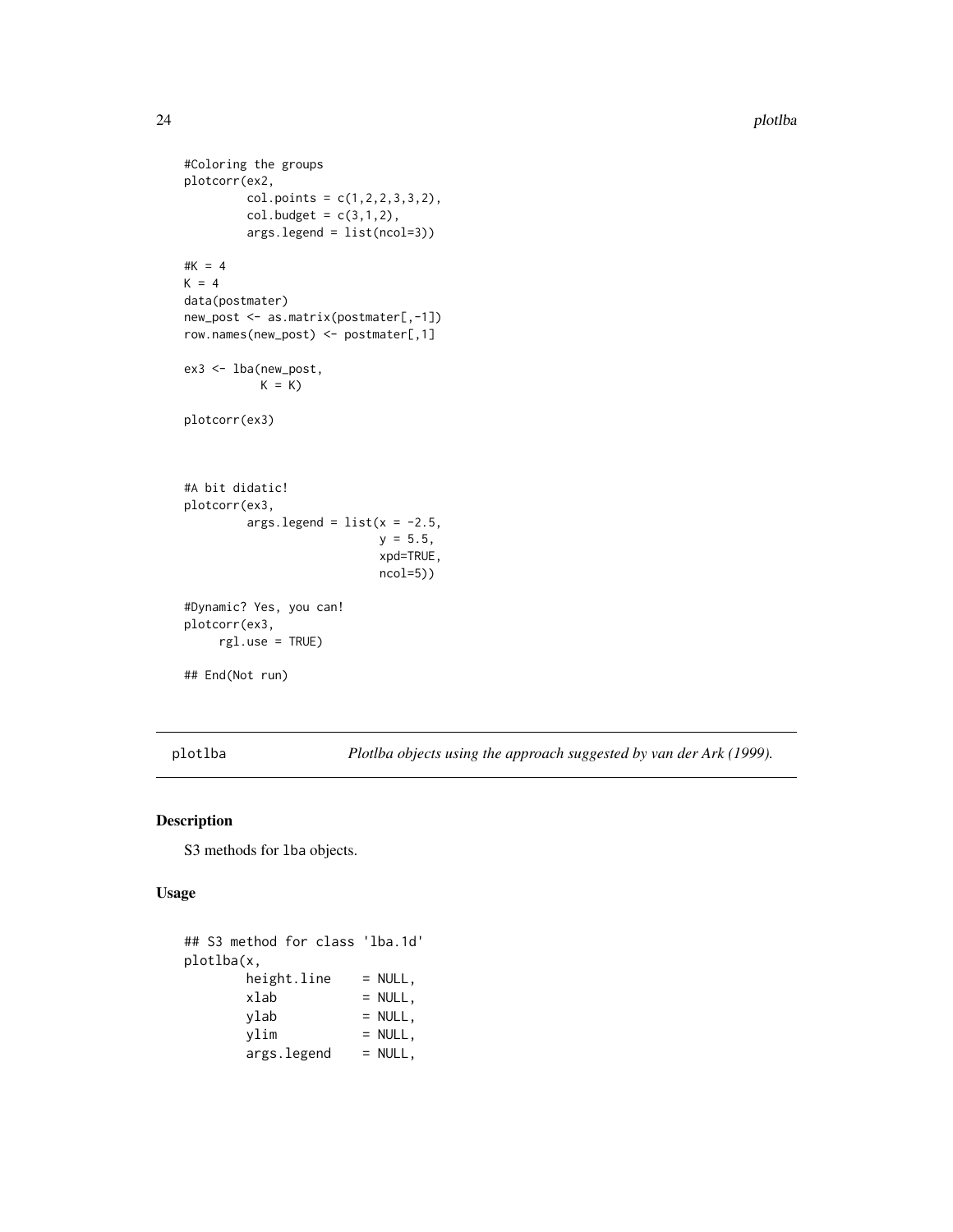plotlba 25

```
labels.points = NULL,
       col.points = par('col'),col.\n    lines = par('col'),lty.lines = par('lty'),lwd.lines = par('lwd'),pch.budget = par('pch'),col.budget = par('fg'),
       lty.budget = par('lty'),lwd.budget = par('lwd'),colline.budget = NULL,
       with.ml = c("mix", "lat"),...)
## S3 method for class 'lba.2d'
plotlba(x,
       axis. labels = NULL,
       labels.points = NULL,
       col.points = par('fg'),pch.budget = par('pch'),col.budget = par('fg'),
       lty.budget = par('lty'),lwd.budget = par('lwd'),colline.budget = par('fg'),
       args.legend = NULL,
       with.ml = c("mix", "lat"),...)
```
# Arguments

| $\times$      | A object of 1ba class.                                                                                                     |
|---------------|----------------------------------------------------------------------------------------------------------------------------|
| height.line   | Is a vector with the lines height when $K = 2$ .                                                                           |
| xlab          | A title for the x axis.                                                                                                    |
| ylab          | A title for the y axis.                                                                                                    |
| ylim          | The y limits of the plot.                                                                                                  |
| args.legend   | List of additional arguments to be passed to legend; names of the list are used<br>as argument names. The default is NULL. |
| axis.labels   | Labels for the three axes in the order left, right, bottom. Defaults to the column<br>names.                               |
| labels.points | A character vector or expression specifying the text to be written. The default is<br>NULL.                                |
| col.points    | A vector of colour representing the points of the mixing parameters. The de-<br>fault is $par('fg').$                      |
| col.lines     | A vector of colour representing the lines of the mixing parameters. The default<br>is par $('fg').$                        |
| lty.lines     | A vector of line types representing the mixing parameters. The default is<br>par('lty').                                   |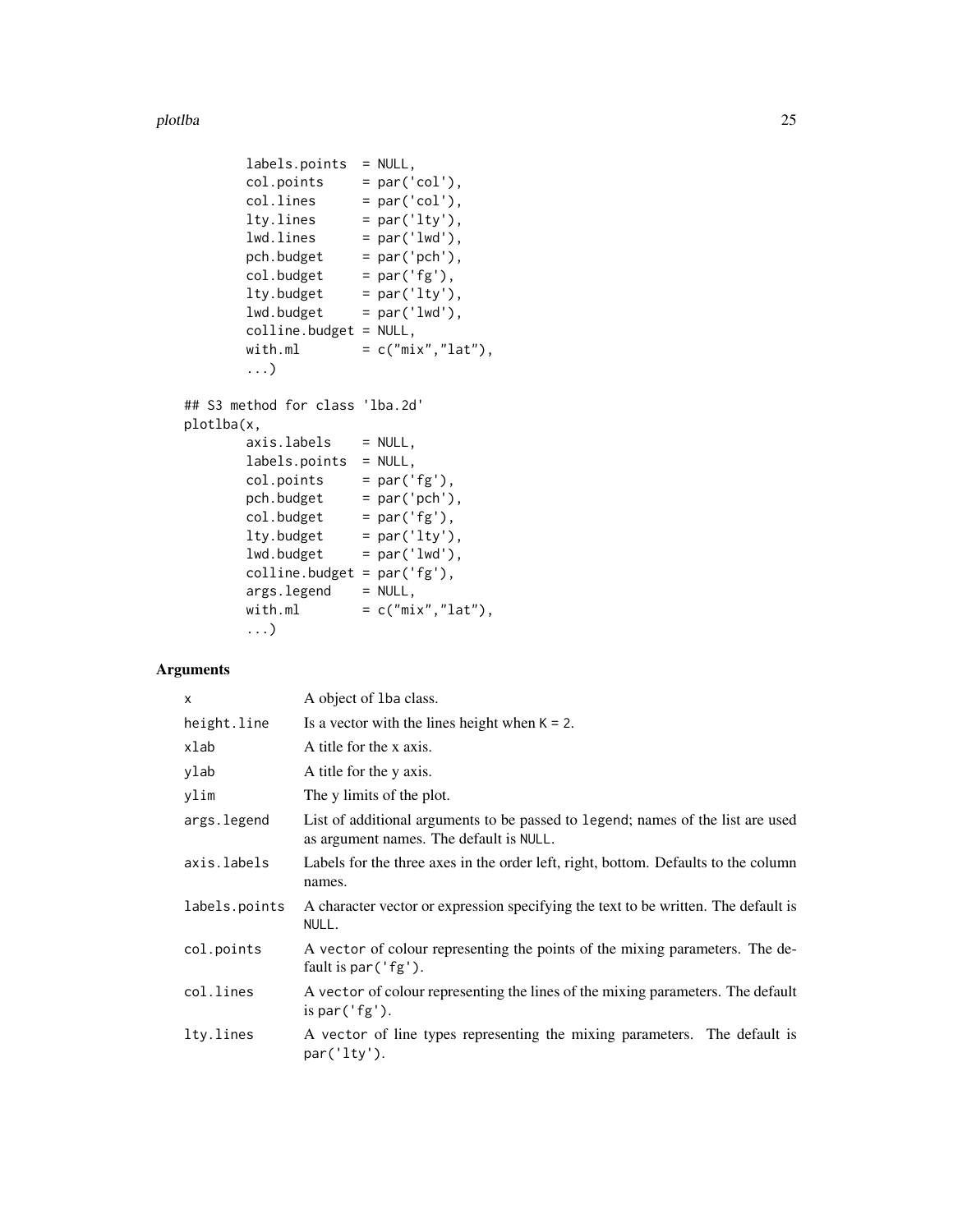<span id="page-25-0"></span>

| lwd.lines      | A vector of line width representing the mixing parameters. The default is<br>par('lwd').                      |
|----------------|---------------------------------------------------------------------------------------------------------------|
| pch.budget     | A vector of plotting characters or symbols representing the budget proportion.<br>The default is par ('pch'). |
| col.budget     | A vector of colour representing the budget proportion. The default is par ('fg').                             |
| lty.budget     | A vector of line types representing the budget proportion. The default is par ('lty').                        |
| lwd.budget     | A vector of line width representing the budget proportion. The default is<br>par('lwd').                      |
| colline.budget | The colors for line budget. The default is par ('fg').                                                        |
| with.ml        | What's parameters do you like to plot? The default is mixing parameters ('mix').                              |
| $\ddots$       | Other graphical parameters may also be passed as arguments to these functions.                                |

# Details

The plotlba function, was suggested at de Leeuw et all (1990) and at van der Ark (1999) thesis. Those types of plots have only graphical views for  $K = 2$  and  $K = 3$ . When  $K = 2$ , either the latent budgets or the mixing parameters are displayed on a (one dimensional) line segment. When  $K =$ 3, either the latent budgets or the mixing parameters are displayed in a equilateral triangle using a barycentric coordinate system where the budgets are represented by the vertices and the plot is made with help of triax.plot and triax.points function of plotrix package.

# Author(s)

Enio G. Jelihovschi (<eniojelihovs@gmail.com>) Ivan Bezerra Allaman (<ivanalaman@gmail.com>)

# References

de Leeuw, J., van der Heijden, P.G.M., and Verboon, P. 1990. "A latent time budget model". *Statistica Neerlandica*. 44, 1, 1-21.

van der Ark, A. L. 1999. *Contributions to Latent Budget Analysis, a tool for the analysis of comositional data*. Ph.D. Thesis University of Utrecht.

# See Also

[triax.plot](#page-0-0), [triax.points](#page-0-0).

# Examples

```
data('votB')
#K = 2ex1 < - lba(parties \sim city,
           data=votB,
           K = 2
```
plotlba(ex1)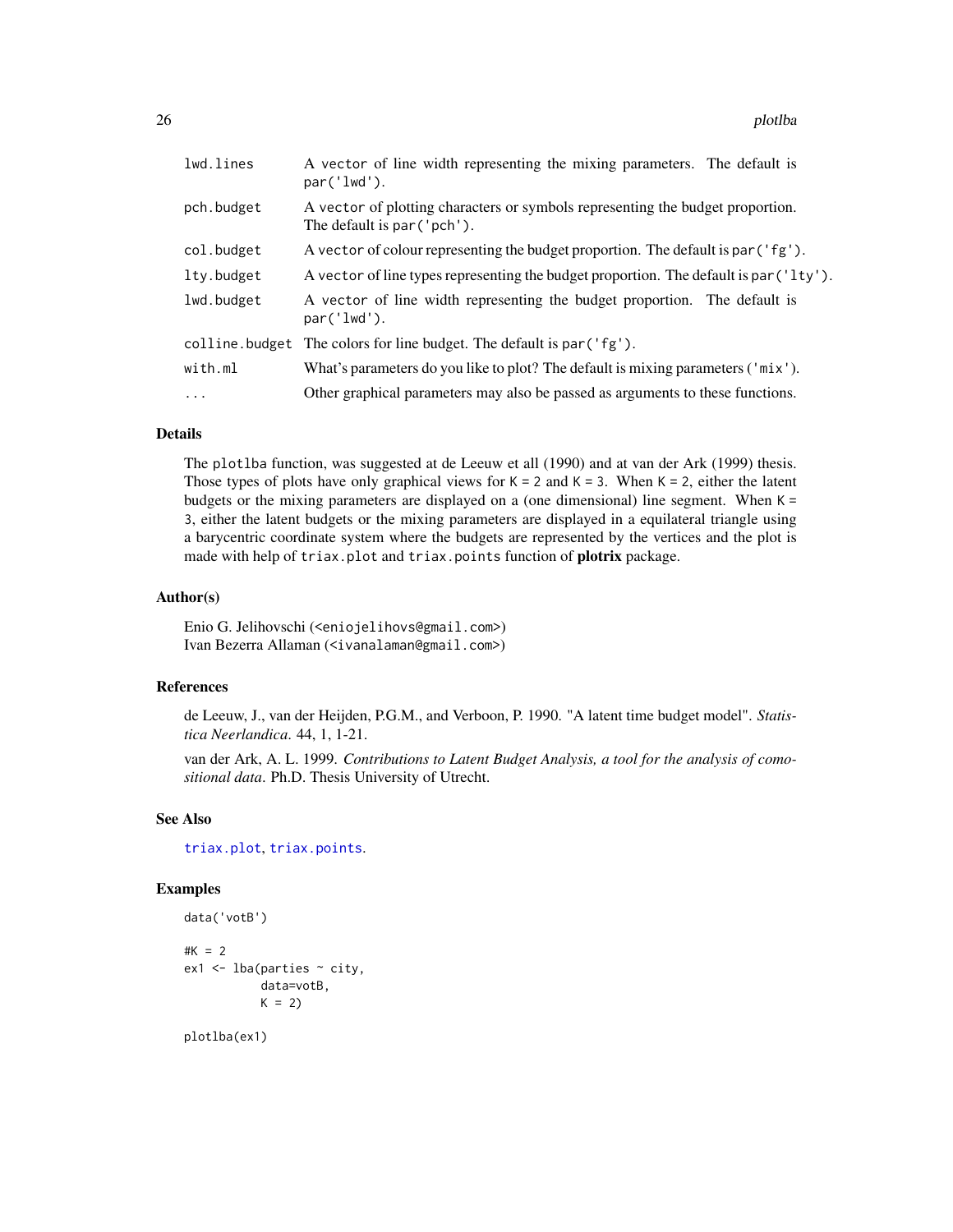#### plotlba 27

```
#It's very simple. With colors!
plotlba(ex1,
        col.points = 1:6,col.lines = 1:6)#Add title in plot!
plotlba(ex1,
        main='Mixing parameters')
#Change budget proportion!
plotlba(ex1,
        pch.budget = 23,
        col.budget = 9,
        colline.budget = 8,
        lwd.budget = 2,
        lty.budget = 2)
#A little more!
plotlba(ex1,
        xlab = 'Lb2 \rightarrow Lb1',height.line = rep(0.5, 6),
        lty.lines = 2,
        args.legend = list(ncol=3))
## Not run:
#K = 3data(MANHATAN)
tbm <- xtabs(value ~ socecon+health,
            MANHATAN)
ex2 < - lba(tbm,
          K = 3)plotlba(ex2)
#A little more!
plotlba(ex2,
        labels.points = rownames(tbm),
        col.points = 2:7,args.legend = list(plot=F))
plotlba(ex2,
        col.points = 3:8,
        col.budget = 2,pch.budget = 20,
        lty.budget = 2,<br>lwd.budget = 3,
        lwd.budget
        colline.budget = 3,
        axis.labels = c('Lba1', 'Lba2', 'Lba3'))
```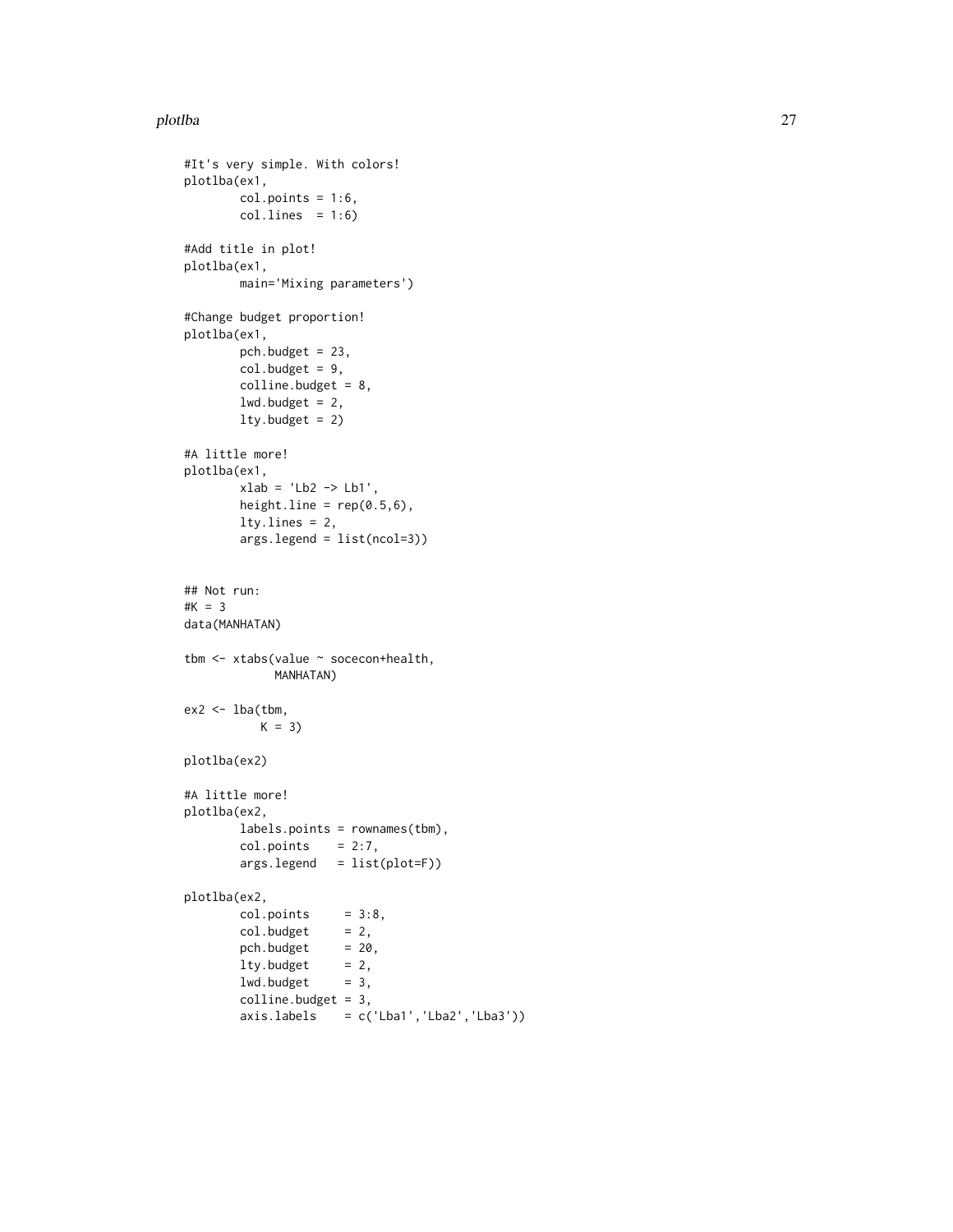<span id="page-27-0"></span>## End(Not run)

# Description

The postmater data frame has 13 rows and 8 columns. The raw data refers to a political and social survey across Europe that is conducted twice a year.

#### Usage

data(postmater)

#### Format

This data frame contains the following columns:

- country A factor with levels: F France; B Belgium; NL Netherlands; D Germany; I Italy; L Luxembourg. DK Denmark. IRL Ireland. GB Great Britain. NIRL Northern Ireland. GR Greece. E Spain. P Portugal.
- m.. The absolute frequencies of materialist factor in the respect country. The degree of ranking of this index is ++.
- m. The absolute frequencies of materialist factor in the respect country. The degree of ranking of this index is +.
- m The absolute frequencies of materialist factor in the respect country. The degree of ranking of this index is below of the "m.".
- m pm The absolute frequencies of materialist/post-materialist factor in the respect country. The degree of ranking of this index is below of the "m".
- pm The absolute frequencies of post-materialist factor in the respect country. The degree of ranking of this index is below of the "m\_pm".
- pm. The absolute frequencies of post-materialist factor in the respect country. The degree of ranking of this index is below of the "pm".
- pm.. The absolute frequencies of post-materialist factor in the respect country. The degree of ranking of this index is below of the "pm.".

#### Source

Reif, K., and Melich, A. (1990). Euro-Barometer 29: Environmental problems and Cancer, March-April 1988. Ann Arbor: Inter-university Consortium for Political and Social Research.

#### References

van der Ark, A. L. 1999. *Contributions to Latent Budget Analysis, a tool for the analysis of compositional data*. Ph.D. Thesis University of Utrecht.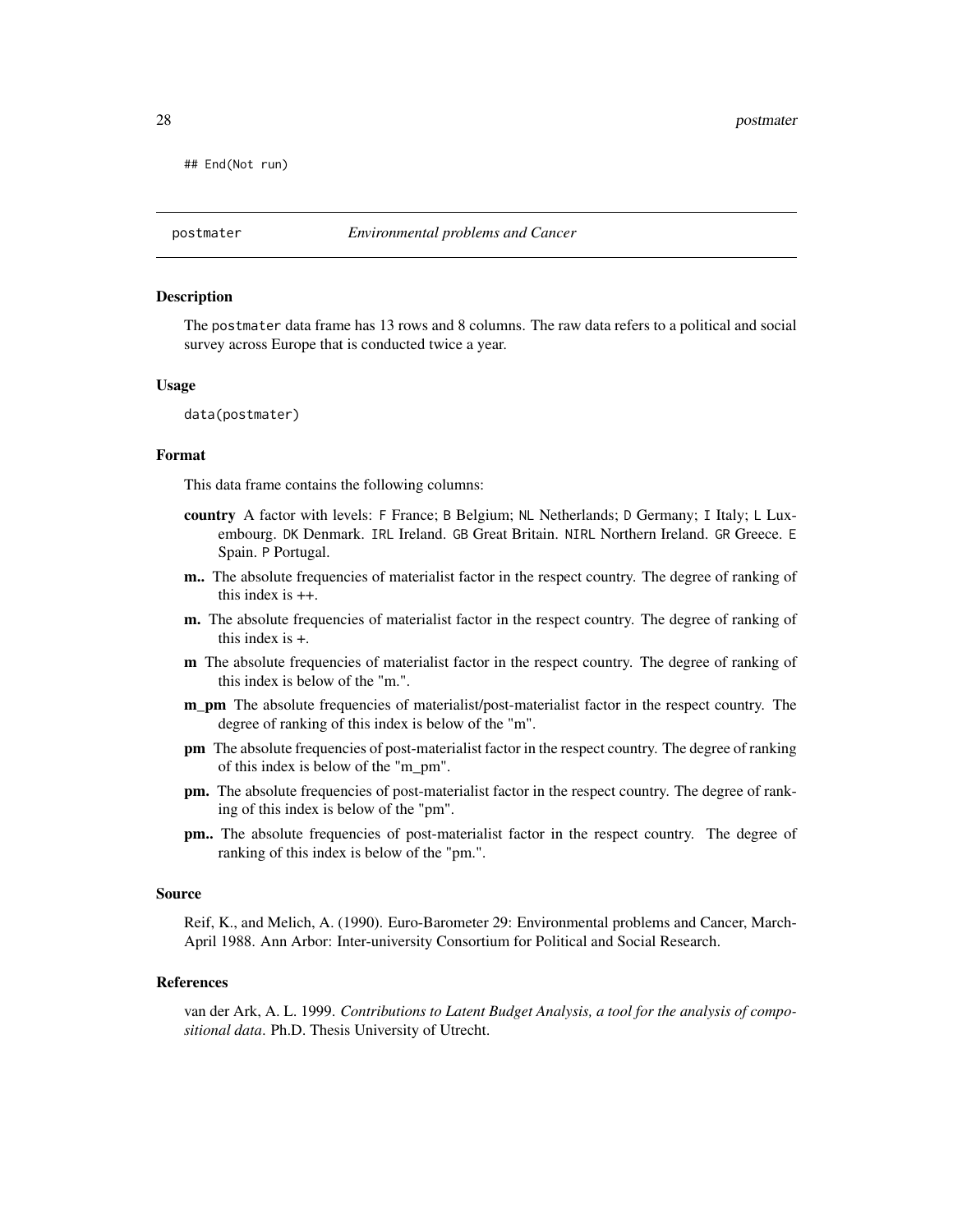<span id="page-28-0"></span>

# Description

The pregnancy matrix has 16 rows and 5 columns. The raw data refers to California pregnancyrelated deaths from 2002-2005.

#### Usage

data(pregnancy)

# Format

This matrix contains the following columns:

Pre.E Preeclampsia/eclampsia

OH Obstetric hemorrhage

CVD Cardiovascular diseases

DVTPE Deep vein thrombosis - pulmonary embolism

AFE Amniotic fluid embolism

The rows refers to:

Hfob Hispanic,foreign-born

Husb Hispanic, us-born

Wnh White, non-hispanic

Bnh Black, non-hispanic

\$<30\$b Maternal age

\$30-40\$b Maternal age

\$>40\$b Maternal age

\$1\$ Parity

\$2-4\$ Parity

\$5+\$ Parity

\$<30\$a Maternal age

\$30-40\$a Maternal age

\$>40\$a Maternal age

\$<32\$w Gestational age at delivery

\$32-36\$w Gestational age at delivery

\$>37\$w Gestational age at delivery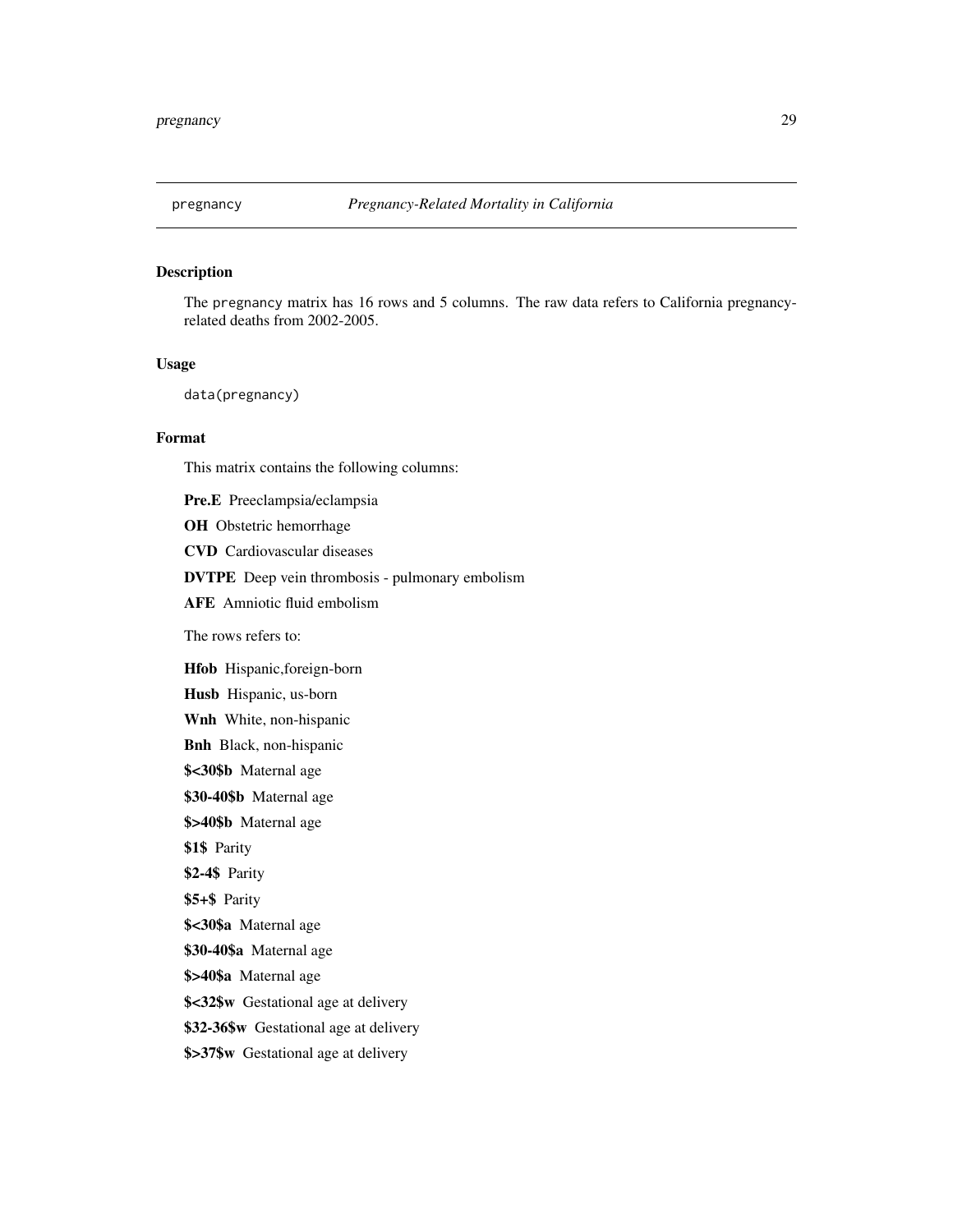#### <span id="page-29-0"></span>Source

Main, E. K.; et al. Pregnancy-Related Mortality in California: Causes, Characteristics, and Improvement Opportunities. *OBSTETRICS \& GYNECOLOGY*. 125, 938–947.

# References

Main, E. K.; et al. Pregnancy-Related Mortality in California: Causes, Characteristics, and Improvement Opportunities. *OBSTETRICS \& GYNECOLOGY*. 125, 938–947.

print.goodnessfit *Print Method for goodnessfit objects.*

# Description

Returns (and prints) a summary list for goodnessfit objects.

# Usage

```
## S3 method for class 'goodnessfit.lba.ls'
print(x, digits=3L, ...)
## S3 method for class 'goodnessfit.lba.ls.fe'
print(x, digits=3L, ...)
## S3 method for class 'goodnessfit.lba.ls.logit'
print(x, digits=3L, ...)
## S3 method for class 'goodnessfit.lba.mle'
print(x, digits=3L, ...)
## S3 method for class 'goodnessfit.lba.mle.fe'
print(x, digits=3L, ...)
## S3 method for class 'goodnessfit.lba.mle.logit'
print(x, digits=3L, ...)
```
# Arguments

| x      | A given object of the class goodnessfit. lba. ls. goodnessfit. lba. ls. fe.<br>goodnessfit.lba.ls.logit.goodnessfit.lba.mle.fe.goodnessfit.lba.mle.logit<br>and goodnessfit.lba.mle. |
|--------|--------------------------------------------------------------------------------------------------------------------------------------------------------------------------------------|
| digits | A non-null value for digits specifies the minimum number of significant digits<br>to be printed in values. The default is 3.                                                         |
| .      | Further arguments (require by generic).                                                                                                                                              |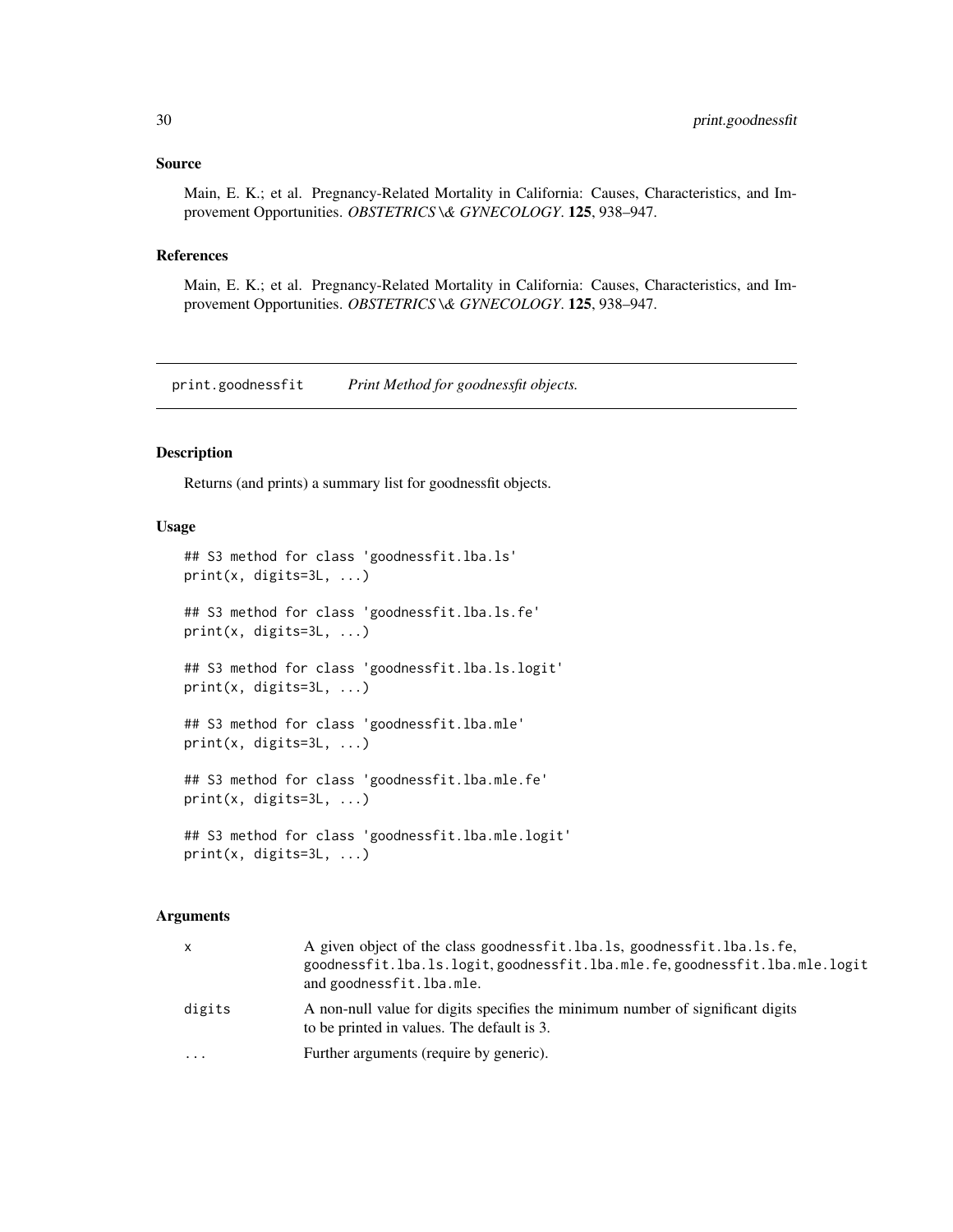#### <span id="page-30-0"></span>print.lba 31

# Author(s)

Enio G. Jelihovschi (<eniojelihovs@gmail.com>) Ivan Bezerra Allaman (<ivanalaman@gmail.com>)

# See Also

[summary.goodnessfit.lba.ls](#page-31-1), [summary.goodnessfit.lba.mle](#page-31-1)

# Examples

```
data('votB')
# Using LS method (default) without constraint
# K = 2
ex1 <- lba(city ~ parties,
           votB,
           K = 2exm <- goodnessfit(ex1)
exm
```
print.lba *Print Method for* lba *objects.*

# Description

Returns (and prints) a summary list for objects of class lba.ls, lba.ls.fe, lba.ls.logit, lba.mle, lba.mle.fe, and lba.mle.logit.

# Usage

```
## S3 method for class 'lba.ls'
print(x, \text{ digits} = 3L, \ldots)## S3 method for class 'lba.ls.fe'
print(x, \text{ digits} = 3L, \ldots)## S3 method for class 'lba.ls.logit'
print(x, \text{ digits} = 3L, \ldots)## S3 method for class 'lba.mle'
print(x, \text{ digits} = 3L, \ldots)## S3 method for class 'lba.mle.fe'
print(x, digits = 3L, ...)
## S3 method for class 'lba.mle.logit'
print(x, \text{ digits} = 3L, \ldots)
```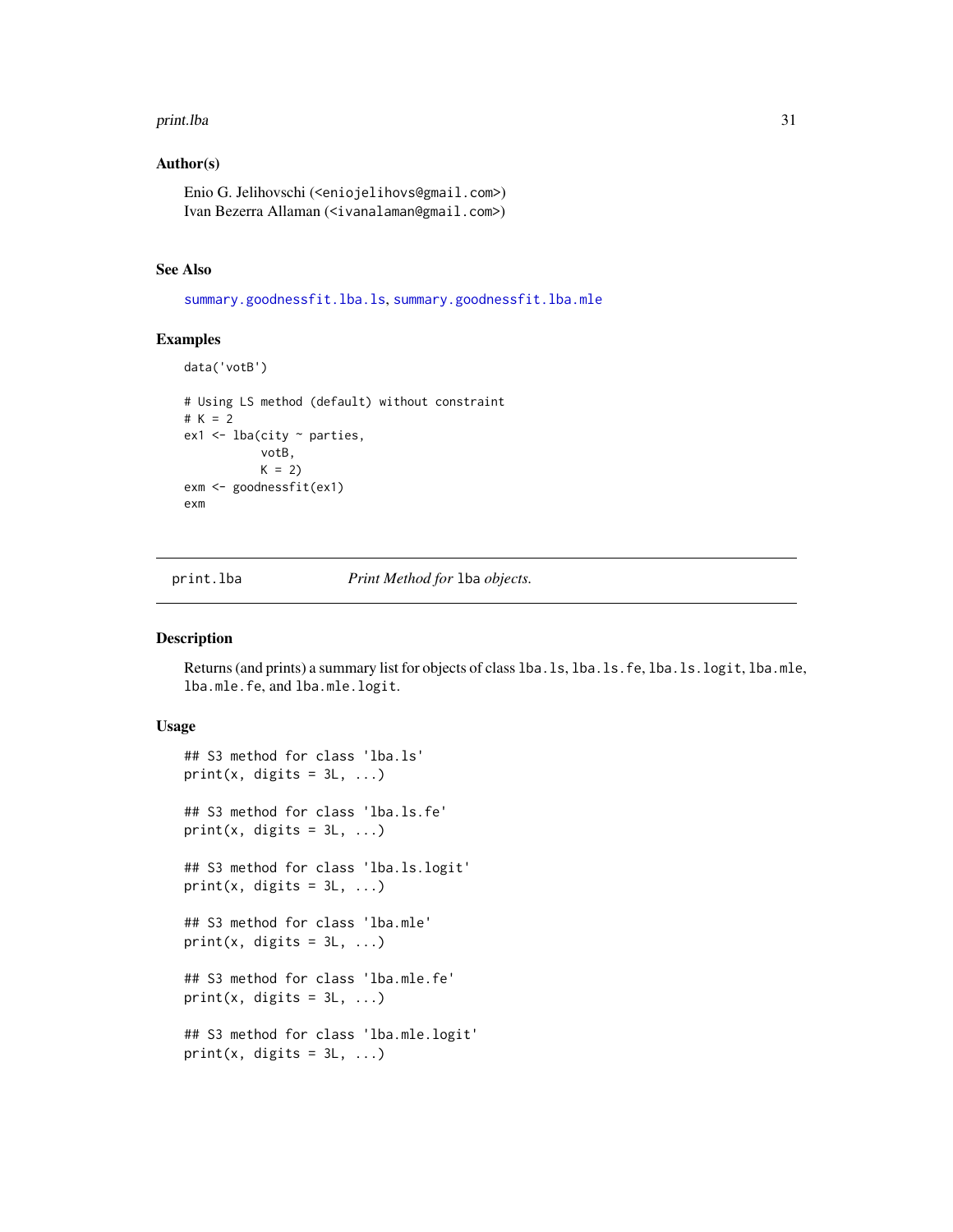# <span id="page-31-0"></span>Arguments

| X        | A given object of the class 1ba, 1ba.1s.fe, 1ba.mle.fe, 1ba.1s.logit and<br>lba.mle.logit. |
|----------|--------------------------------------------------------------------------------------------|
| digits   | Number of decimal digits in the results. The default is 3.                                 |
| $\cdots$ | Further arguments (require by generic).                                                    |

# Author(s)

Enio G. Jelihovschi (<eniojelihovs@gmail.com>) Ivan Bezerra Allaman (<ivanalaman@gmail.com>)

# See Also

[lba](#page-6-1)

# Examples

```
data('votB')
# Using LS method (default) without constraint
# K = 2
ex1 < - lba(city \sim parties,
           votB,
           K = 2ex1
```
summary.goodnessfit *Summary Method for goodnessfit objects.*

# <span id="page-31-1"></span>Description

Returns (and prints) a summary list for goodnessfit objects.

# Usage

```
## S3 method for class 'goodnessfit.lba.ls'
summary(object, digits = 2L, ...)
## S3 method for class 'goodnessfit.lba.ls.fe'
summary(object, digits = 2L, ...)
## S3 method for class 'goodnessfit.lba.ls.logit'
summary(object, digits = 2L, ...)
```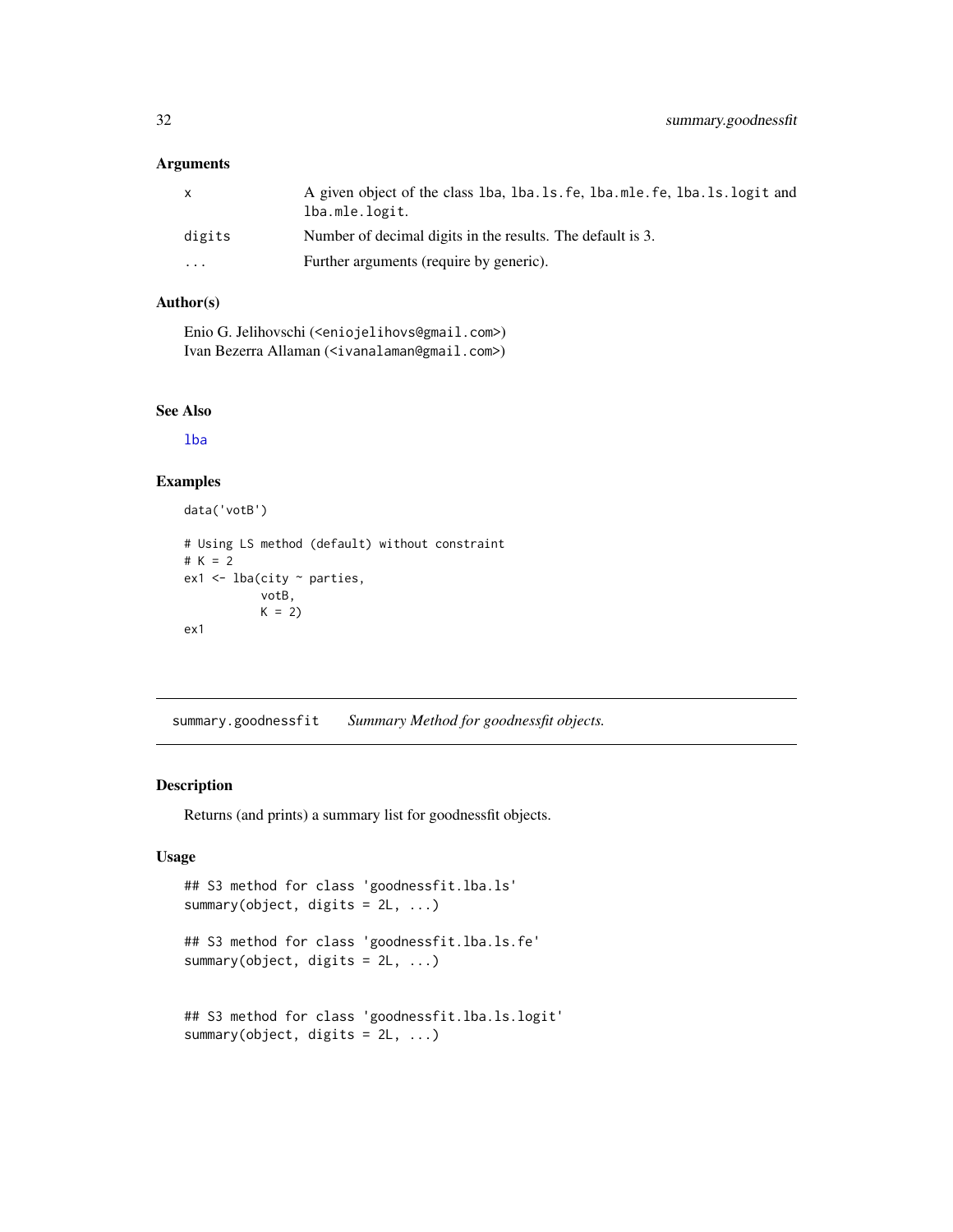```
## S3 method for class 'goodnessfit.lba.mle'
summary(object, digits = 2L, ...)
```

```
## S3 method for class 'goodnessfit.lba.mle.fe'
summary(object, digits = 2L, ...)
```

```
## S3 method for class 'goodnessfit.lba.mle.logit'
summary(object, digits = 2L, ...)
```
# Arguments

| obiect | A given object of the class goodness fit. 1ba. 1s and goodness fit. 1ba. mle. |
|--------|-------------------------------------------------------------------------------|
| digits | Number of decimal digits in the results. The default is 2.                    |
| .      | Further arguments (require by generic).                                       |

# Author(s)

Enio G. Jelihovschi (<eniojelihovs@gmail.com>) Ivan Bezerra Allaman (<ivanalaman@gmail.com>)

# See Also

[goodnessfit](#page-1-1)

# Examples

```
data('votB')
# Using LS method (default) without constraint
# K = 2ex1 \leftarrow lba(city \sim parties,
           votB,
           K = 2exm <- goodnessfit(ex1)
summary(exm)
```
summary.lba *Summary Method for* lba *objects.*

# <span id="page-32-1"></span>Description

Returns (and prints) a summary list for objects of class lba, lba.ls.fe, lba.ls.logit, lba.mle, lba.mle.fe, and lba.mle.logit.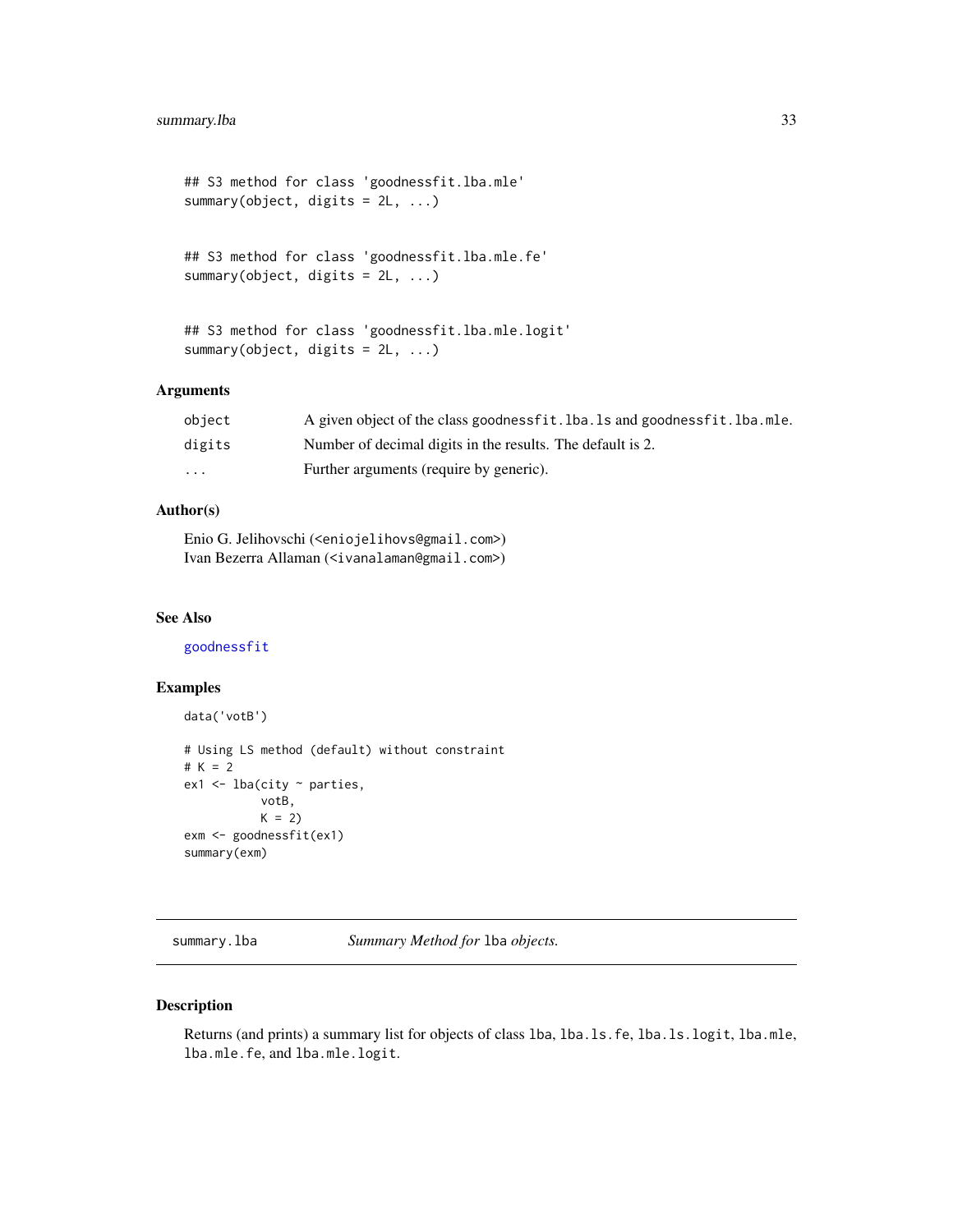# Usage

```
## S3 method for class 'lba.ls'
summary(object, digits = 2L, ...)
## S3 method for class 'lba.ls.fe'
summary(object, digits = 2L, ...)
## S3 method for class 'lba.ls.logit'
summary(object, digits = 2L, ...)
## S3 method for class 'lba.mle'
summary(object, digits = 2L, ...)
## S3 method for class 'lba.mle.fe'
summary(object, digits = 2L, ...)
## S3 method for class 'lba.mle.logit'
summary(object, digits = 2L, ...)
```
# Arguments

| object   | A given object of the class 1ba, 1ba, 1s, fe, 1ba, mle, fe, 1ba, 1s, 1ogit and<br>lba.mle.logit. |
|----------|--------------------------------------------------------------------------------------------------|
| digits   | Number of decimal digits in the results. The default is 2.                                       |
| $\cdots$ | Further arguments (require by generic).                                                          |

# Author(s)

Enio G. Jelihovschi (<eniojelihovs@gmail.com>) Ivan Bezerra Allaman (<ivanalaman@gmail.com>)

# See Also

[lba](#page-6-1)

#### Examples

```
data('votB')
```

```
# Using LS method (default) without constraint
# K = 2ex1 <- lba(city ~ parties,
          votB,
          K = 2)summary(ex1)
```
<span id="page-33-0"></span>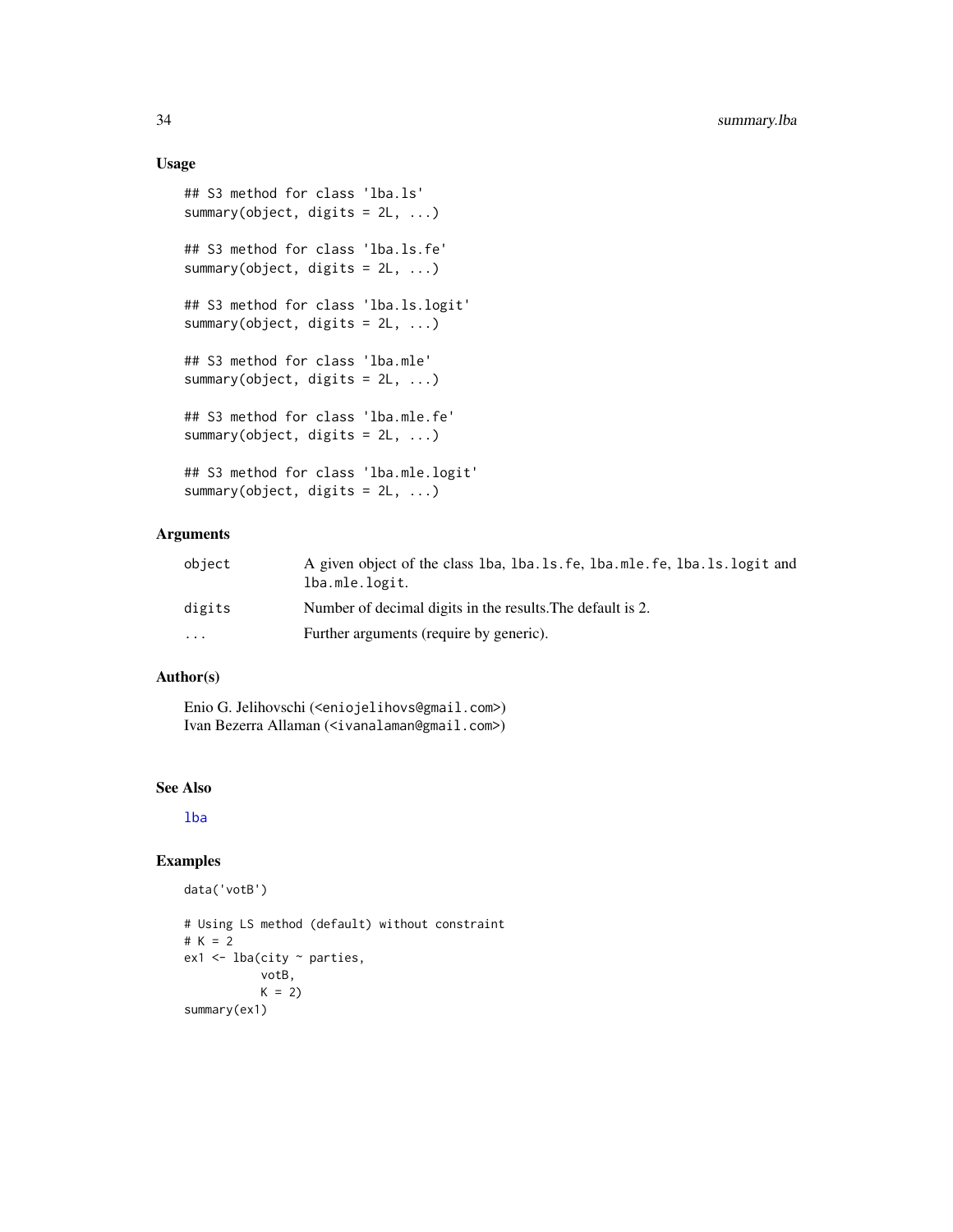#### <span id="page-34-0"></span>Description

The votB data frame has 8971 rows and 2 columns. The raw data refers to the type of the city and the political party which each participant voted for in the 1986 general elections in the Netherlands.

# Usage

data(votB)

# Format

This data frame contains the following columns:

- city A factor with levels: co Commuter; lx Large city; mc Middle large city; ri Rural industrialised; ru Rural; sc Small city.
- parties A factor with levels: cda Christian democrats; d66 Democrats; left Other left-wing parties; Pvda Labor party; right Other right-wing parties; vvd Liberals.

#### Source

Statistics Netherlands (1987). Statistiek der verkiezingen 1986. Tweede Kamer der Staten-Generaal 21 mei 1996. [Statistics of the elections of the Lower House, May 21-th 1996]. The Hague: Staatsuitgeverij.

# References

van der Ark, A. L. 1999. *Contributions to Latent Budget Analysis, a tool for the analysis of compositional data*. Ph.D. Thesis University of Utrecht.